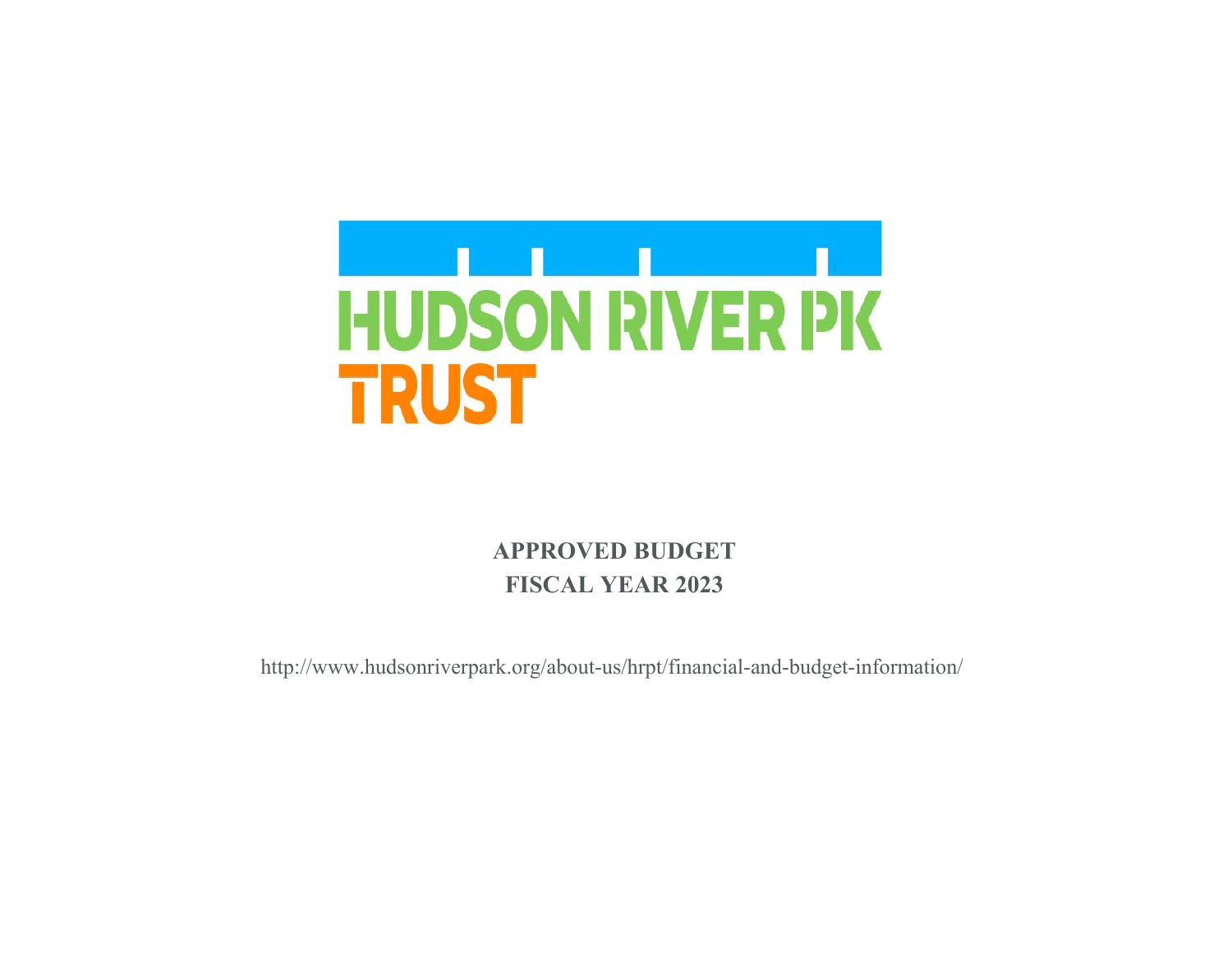#### **HUDSON RIVER PARK TRUST - APPROVED BUDGET FY 2023 BUDGET**

**INDEX OF TABLES**

| EXHIBIT 1 - REVENUE AND OPEX (COMPARISON FY 2022 APPROVED BUDGET, FY 2022 PROJECTED ACTUALS AND FY 2023 APPROVED BUDGET)             | Page 3     |
|--------------------------------------------------------------------------------------------------------------------------------------|------------|
| EXHIBIT 2- FUNCTION SUMMARY- FY 2022 APPROVED BUDGET, FY 2022 PROJECTED ACTUALS, FY 2023 APPROVED BUDGET                             | Page 4     |
| <b>EXHIBIT 2- FUNCTION SUMMARY - CHART 1</b>                                                                                         | Page 5     |
| <b>EXHIBIT 2- FUNCTION SUMMARY - CHART 2</b>                                                                                         | Page 6     |
| <b>EXHIBIT 3 - BUDGET SUMMARY (COMPARISON FY 2022 APPROVED BUDGET VS FY 2023 APPROVED BUDGET)</b>                                    | Page 7     |
| <b>EXHIBIT 3 - BUDGET SUMMARY CHART</b>                                                                                              | Page 8     |
| EXHIBIT 4 - REVENUE (COMPARISON FY 2022 APPROVED BUDGET VS FY 2023 APPROVED BUDGET)                                                  | Page 9     |
| <b>EXHIBIT 4 - REVENUE CHART</b>                                                                                                     | Page 10    |
| <b>EXHIBIT 5 - PERSONNEL SERVICES (COMPARISON FY 2022 APPROVED BUDGET VS FY 2023 APPROVED BUDGET)</b>                                | Page 11    |
| <b>EXHIBIT 5 - PERSONNEL SERVICES CHART</b>                                                                                          | Page 12    |
| EXHIBIT 6 - OTHER THAN PERSONNEL SERVICES (COMPARISON FY 2022 APPROVED BUDGET, FY 2022 PROJECTED ACTUALS AND FY2023 APPROVED BUDGET) | Page 13    |
| <b>EXHIBIT 6 - OTHER THAN PERSONNEL SERVICES (COMPARISON FY 2022 APPROVED BUDGET VS FY 2023 APPROVED BUDGET)</b>                     | Page 14    |
| <b>EXHIBIT 7 - CAPITAL EXPENSES &amp; CAPITAL MAINTENANCE FY 2023 APPROVED</b>                                                       | Page 15    |
| <b>EXHIBIT 7 - CAPITAL EXPENSES &amp; CAPITAL MAINTENANCE CHART</b>                                                                  | Page 16    |
| <b>SUPPORTING DOCUMENT</b>                                                                                                           | Page 17-25 |
| <b>BUDGET CERTFICATION</b>                                                                                                           | PAGE 26    |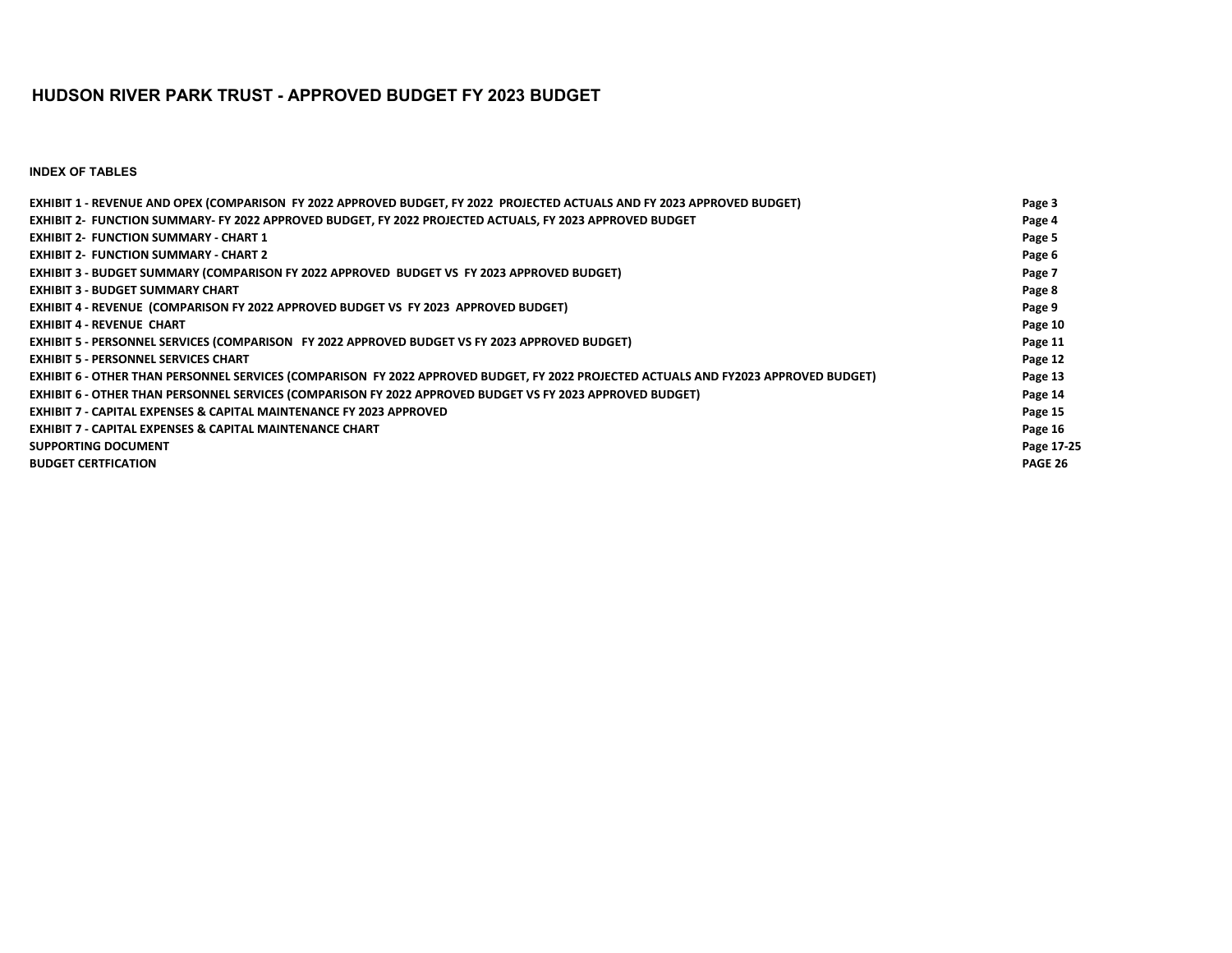| EXHIBIT 1 - REVENUE AND OPEX (COMPARISON FY 2022 APPROVED BUDGET, FY 2022 PROJECTED ACTUALS AND FY 2023 APPROVED                                                                                                                                                                                                                                                                                                                                                                                           |                          |                                                    |                                |                                                                                                                                       |
|------------------------------------------------------------------------------------------------------------------------------------------------------------------------------------------------------------------------------------------------------------------------------------------------------------------------------------------------------------------------------------------------------------------------------------------------------------------------------------------------------------|--------------------------|----------------------------------------------------|--------------------------------|---------------------------------------------------------------------------------------------------------------------------------------|
| <b>BUDGET)</b>                                                                                                                                                                                                                                                                                                                                                                                                                                                                                             | <b>ACTUAL</b>            | <b>APPROVED</b>                                    | <b>PROJECTED</b>               |                                                                                                                                       |
|                                                                                                                                                                                                                                                                                                                                                                                                                                                                                                            | FY2021                   | FY2022                                             | FY2022                         | <b>APPROVED</b><br>FY2023                                                                                                             |
| <b>REVENUE</b>                                                                                                                                                                                                                                                                                                                                                                                                                                                                                             |                          |                                                    |                                |                                                                                                                                       |
|                                                                                                                                                                                                                                                                                                                                                                                                                                                                                                            |                          |                                                    |                                |                                                                                                                                       |
| <b>LEASE &amp; OCCUPANCY PERMITS</b>                                                                                                                                                                                                                                                                                                                                                                                                                                                                       | \$15,614,660             | \$16,385,595                                       | \$21,025,441                   | \$19,581,075                                                                                                                          |
| PARKING, & FEE REVENUE                                                                                                                                                                                                                                                                                                                                                                                                                                                                                     |                          |                                                    |                                |                                                                                                                                       |
| FEES - GEN'L                                                                                                                                                                                                                                                                                                                                                                                                                                                                                               | \$215,127                | \$350,000                                          | \$1,260,335                    | \$1,067,000                                                                                                                           |
| <b>FIELD FEES</b>                                                                                                                                                                                                                                                                                                                                                                                                                                                                                          | \$133,031                | \$220,000                                          | \$250,000                      | \$250,000                                                                                                                             |
| PARKING INCOME (NET OF TAXES)                                                                                                                                                                                                                                                                                                                                                                                                                                                                              | \$7,085,826              | \$7,656,750                                        | \$9,602,846                    | \$10,377,889                                                                                                                          |
| <b>TOTAL PARKING &amp; FEE REVENUE</b>                                                                                                                                                                                                                                                                                                                                                                                                                                                                     | \$7,433,984              | \$8,226,750                                        | \$11,113,181                   | \$11,694,889                                                                                                                          |
| <b>OTHER REVENUE</b>                                                                                                                                                                                                                                                                                                                                                                                                                                                                                       |                          |                                                    |                                |                                                                                                                                       |
| <b>INTEREST</b>                                                                                                                                                                                                                                                                                                                                                                                                                                                                                            | \$3,149,822              | \$1,885,462                                        | \$1,885,462                    | \$1,415,565                                                                                                                           |
| <b>CONTRIBUTIONS &amp; GRANTS</b>                                                                                                                                                                                                                                                                                                                                                                                                                                                                          | \$4,902,417              | \$1,825,071                                        | \$1,630,000                    | \$1,364,000                                                                                                                           |
| SPONSORSHIPS                                                                                                                                                                                                                                                                                                                                                                                                                                                                                               | \$133,031                | \$200,000                                          | \$156,894                      | \$300,000                                                                                                                             |
| OTHER INCOME                                                                                                                                                                                                                                                                                                                                                                                                                                                                                               | \$350,959                | \$25,000                                           | \$380,000                      | \$60,000                                                                                                                              |
| <b>RESTRICTED FOR CAPITAL</b>                                                                                                                                                                                                                                                                                                                                                                                                                                                                              | ( \$2,173,347)           | ( \$508,607)                                       | ( \$508, 607)                  | \$0                                                                                                                                   |
| <b>TOTAL OTHER REVENUE</b>                                                                                                                                                                                                                                                                                                                                                                                                                                                                                 | \$6,362,882              | \$3,426,926                                        | \$3,543,749                    | \$3,139,565                                                                                                                           |
| <b>TOTAL REVENUE</b>                                                                                                                                                                                                                                                                                                                                                                                                                                                                                       | \$29,411,526             | \$28,039,271                                       | \$35,682,371                   | \$34,415,529                                                                                                                          |
| <b>EXPENSES</b>                                                                                                                                                                                                                                                                                                                                                                                                                                                                                            |                          |                                                    |                                |                                                                                                                                       |
|                                                                                                                                                                                                                                                                                                                                                                                                                                                                                                            |                          |                                                    |                                |                                                                                                                                       |
| PAYROLL REG-FULL                                                                                                                                                                                                                                                                                                                                                                                                                                                                                           | \$6,966,327              | \$7,430,984                                        | \$6,782,876                    | \$8,344,080                                                                                                                           |
| PAYROLL - OVERTIME                                                                                                                                                                                                                                                                                                                                                                                                                                                                                         | \$24,895                 | \$68,000                                           | \$44,981                       | \$88,000                                                                                                                              |
| PAYROLL PART TIME & SEASONALS                                                                                                                                                                                                                                                                                                                                                                                                                                                                              | \$294,231                | \$604,978                                          | \$536,191                      | \$657,426                                                                                                                             |
| SUBTOTAL DIRECT PAYROLL                                                                                                                                                                                                                                                                                                                                                                                                                                                                                    | \$7,285,453              | \$8,103,962                                        | \$7,364,048                    | \$9,089,506                                                                                                                           |
| FRINGE-WORKERS COMP.                                                                                                                                                                                                                                                                                                                                                                                                                                                                                       | \$123,181                | \$131,690                                          | \$119,666                      | \$122,170                                                                                                                             |
| FRINGE- STATE UNEMP.                                                                                                                                                                                                                                                                                                                                                                                                                                                                                       | (52, 220)                | \$63,668                                           | \$57,855                       | \$71,412                                                                                                                              |
| FRINGE - RETIRE. CONTRIB.                                                                                                                                                                                                                                                                                                                                                                                                                                                                                  | \$781,031                | \$844,306                                          | \$890,656                      | \$781,206                                                                                                                             |
| <b>FRINGE-FICA</b>                                                                                                                                                                                                                                                                                                                                                                                                                                                                                         |                          | \$589,537                                          | \$535,711                      | \$663,427                                                                                                                             |
|                                                                                                                                                                                                                                                                                                                                                                                                                                                                                                            | \$484,699                |                                                    |                                |                                                                                                                                       |
|                                                                                                                                                                                                                                                                                                                                                                                                                                                                                                            | \$1,201,246              | \$1,262,756                                        | \$1,147,463                    |                                                                                                                                       |
|                                                                                                                                                                                                                                                                                                                                                                                                                                                                                                            | \$200,936                | \$254,178                                          | \$230,971                      |                                                                                                                                       |
| FRINGE- MEDICAL<br><b>FRINGE - OTHER</b><br><b>SUBTOTAL FRINGE BENEFITS</b>                                                                                                                                                                                                                                                                                                                                                                                                                                | \$2,788,874              | \$3,146,134                                        | \$2,982,321                    | \$1,415,291<br>\$252,751<br>\$3,306,258                                                                                               |
|                                                                                                                                                                                                                                                                                                                                                                                                                                                                                                            | \$10,074,327             | \$11,250,096                                       | \$10,346,370                   | \$12,395,764                                                                                                                          |
|                                                                                                                                                                                                                                                                                                                                                                                                                                                                                                            |                          |                                                    |                                |                                                                                                                                       |
|                                                                                                                                                                                                                                                                                                                                                                                                                                                                                                            |                          |                                                    |                                |                                                                                                                                       |
|                                                                                                                                                                                                                                                                                                                                                                                                                                                                                                            | \$4,851,943              | \$6,461,727                                        | \$6,461,726                    |                                                                                                                                       |
|                                                                                                                                                                                                                                                                                                                                                                                                                                                                                                            | \$1,542,336              | \$1,861,439                                        | \$1,601,528                    |                                                                                                                                       |
|                                                                                                                                                                                                                                                                                                                                                                                                                                                                                                            | \$259,453<br>\$1,484,128 | \$375,000<br>\$1,500,000                           | \$460,948<br>\$1,500,000       |                                                                                                                                       |
|                                                                                                                                                                                                                                                                                                                                                                                                                                                                                                            | \$1,229,510              | \$1,812,928                                        | \$1,424,706                    |                                                                                                                                       |
|                                                                                                                                                                                                                                                                                                                                                                                                                                                                                                            | \$3,068,995              | \$3,788,562                                        | \$3,299,177                    |                                                                                                                                       |
|                                                                                                                                                                                                                                                                                                                                                                                                                                                                                                            | \$2,995,212              | \$4,682,622                                        | \$3,151,923                    |                                                                                                                                       |
|                                                                                                                                                                                                                                                                                                                                                                                                                                                                                                            | (54,864,371)             | (56, 391, 947)                                     | ( \$5,934,357)                 |                                                                                                                                       |
|                                                                                                                                                                                                                                                                                                                                                                                                                                                                                                            | \$10,567,206             | \$14,090,331                                       | \$11,965,652                   | \$7,614,907<br>\$2,053,565<br>\$600,000<br>\$1,700,000<br>\$1,813,139<br>\$3,876,580<br>\$5,742,730<br>( \$7,334,167]<br>\$16,066,754 |
|                                                                                                                                                                                                                                                                                                                                                                                                                                                                                                            | \$20,641,534             | \$25,340,427                                       | \$22,312,022                   |                                                                                                                                       |
|                                                                                                                                                                                                                                                                                                                                                                                                                                                                                                            | \$8,769,992              | \$2,698,845                                        | \$13,370,349                   |                                                                                                                                       |
|                                                                                                                                                                                                                                                                                                                                                                                                                                                                                                            |                          |                                                    |                                |                                                                                                                                       |
|                                                                                                                                                                                                                                                                                                                                                                                                                                                                                                            | \$34,770,301             | \$33,556,075                                       | \$29,404,641                   | \$28,462,518<br>\$5,953,011<br>\$29,971,785                                                                                           |
| <b>TOTAL PERSONNEL SERVICES</b><br>OTHER THAN PERSONAL SERVICES (OTPS)<br><b>INSURANCE</b><br>JANITORIAL/SANITATION<br><b>LEGAL FEE</b><br>LIGHT POWER & UTILITIES<br>PIER 40 PARKING MANAGEMENT<br><b>SECURITY</b><br>OTPS, OTHER<br>NYS & NYC REIMBURSEMENT<br><b>SUBTOTAL OTPS</b><br><b>TOTAL OPEX (PERSONNEL AND OTPS)</b><br>NOI / OPERATING SURPLUS (PRE CAPx & CAPm, NON-CASH EXPENSES)<br>CAPITAL MAINTENANCE (CAPm)<br>AVAILABLE GOVERNMENT AND RESTRICTED PARK FUNDS<br><b>EQUIPMENT (CAPx)</b> | \$959,528                | $(528, 976, 346)$ $(528, 570, 036)$<br>\$1,212,500 | ( \$24,584,257)<br>\$1,152,330 | (\$21,065,620)<br>\$1,343,223                                                                                                         |

**SUBTOTAL NET CAPx AND CAPm \$6,753,483 \$6,198,539 \$5,972,714 \$10,249,388**

**OPERATING SURPLUS (DEFICIT) AFTER NET CAPx & CAPm \$2,016,509 (\$3,499,694) \$7,397,635 (\$4,296,377)**

OTHER POST EMPLOYMENT BENEFITS **1.449,341** \$7,922,623 \$1,449,341 \$7,922,623 \$8,160,302 DEPRECIATION \$13,207,077 \$13,314,425 \$13,314,425 \$12,822,405 \$12,822,405 \$13,207,077

**NOI (AFTER NON-CASH, NON-OPERATING EXPENSES) (\$12,467,056) (\$11,572,902) (\$7,374,679) (\$15,414,369)**

NON-CASH, NON-OPERATING EXPENSES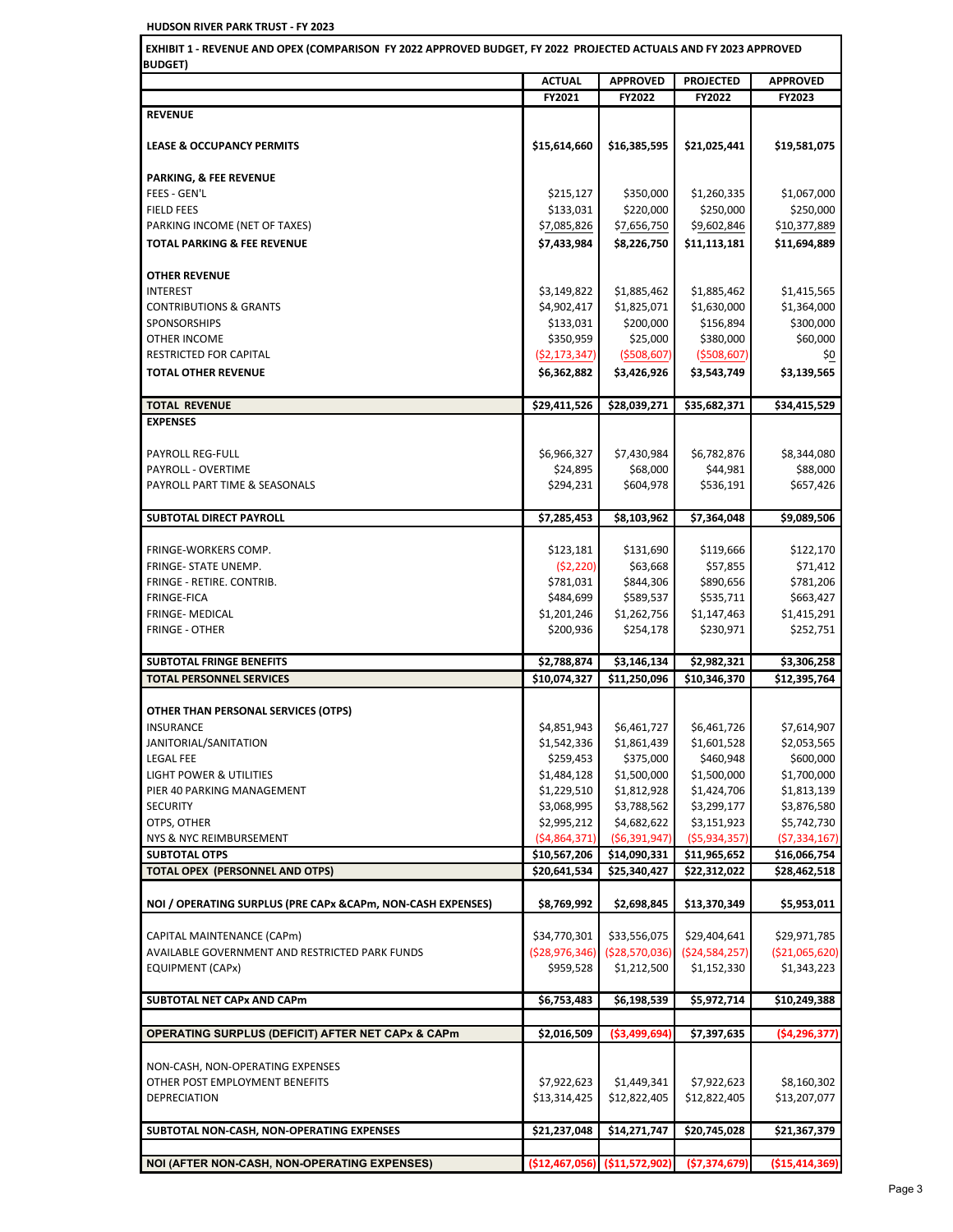| HUDSON RIVER PARK TRUST - FY 2023                                                                                                    |              |                            |                            |                            |                            |               |
|--------------------------------------------------------------------------------------------------------------------------------------|--------------|----------------------------|----------------------------|----------------------------|----------------------------|---------------|
|                                                                                                                                      |              |                            |                            |                            |                            |               |
| EXHIBIT 2- FUNCTION SUMMARY- FY 2022 APPROVED BUDGET, FY 2022 PROJECTED ACTUALS, FY 2023 APPROVED BUDGET<br><b>HUDSON RIVER PARK</b> |              | <b>ACTUAL</b>              | <b>APPROVED</b>            | <b>PROJECTED</b>           | <b>APPROVED</b>            | % CHANGE      |
| <b>FISCAL SUMMARY</b>                                                                                                                | <b>Note</b>  | FY 2021                    | 2022 BUDGET                | 2022 FY                    | 2023 BUDGET                | <b>BUDGET</b> |
| <b>OPERATING REVENUE</b>                                                                                                             | 1            | \$29,411,526               | \$28,039,271               | \$35,682,371               | \$34,415,529               | 23%           |
|                                                                                                                                      |              |                            |                            |                            |                            |               |
| <b>DIRECT PARK OPERATIONS</b>                                                                                                        |              |                            |                            |                            |                            |               |
| <b>EDUCATION AND PARK PROGRAMS</b>                                                                                                   |              | \$1,715,356                | \$2,376,865                | \$2,075,180                | \$3,678,500                | 55%           |
| <b>GROUNDS, FACILITIES &amp; CAPITAL PLANT</b>                                                                                       |              | \$6,154,947                | \$7,407,328                | \$6,230,379                | \$8,076,034                | 9%            |
| <b>SECURITY</b>                                                                                                                      |              | \$3,068,995                | \$3,788,562                | \$3,299,177                | \$3,876,580                | 2%            |
| <b>SANITATION</b><br><b>UTILITIES</b>                                                                                                |              | \$1,542,336<br>\$1,484,128 | \$1,861,439<br>\$1,500,000 | \$1,601,528<br>\$1,500,000 | \$2,053,565<br>\$1,700,000 | 10%           |
| <b>INSURANCE</b>                                                                                                                     |              | \$4,851,943                | \$6,461,727                | \$6,461,726                | \$7,614,907                | 13%<br>18%    |
| <b>TOTAL DIRECT PARK OPERATIONS</b>                                                                                                  |              | \$18,817,705               | \$23,395,920               | \$21,167,990               | \$26,999,585               | 15%           |
|                                                                                                                                      |              |                            |                            |                            |                            |               |
| <b>PARKING OPERATIONS</b>                                                                                                            |              | \$1,322,296                | \$1,891,178                | \$1,500,384                | \$1,928,889                | 2%            |
|                                                                                                                                      |              |                            |                            |                            |                            |               |
| <b>ADMIN, SUPPORT &amp; OH</b>                                                                                                       |              | \$5,365,904                | \$6,445,276                | 5,578,005                  | \$6,868,211                | 7%            |
| <b>NYS &amp; NYC REIMBURSEMENT</b>                                                                                                   |              | (\$4,864,371)              | (\$6,391,947)              | ( \$5,934,357)             | (\$7,334,167)              |               |
| <b>TOTAL OPERATING (OPEX)</b>                                                                                                        | $\mathbf{2}$ | \$20,641,534               | \$25,340,427               | \$22.312.021               | \$28,462,518               | 12%           |
|                                                                                                                                      |              |                            |                            |                            |                            |               |
| <b>OPERATING SURPLUS (DEFICIT)</b>                                                                                                   |              | \$8,769,992                | \$2,698,845                | \$13,370,350               | \$5,953,011                | 121%          |
|                                                                                                                                      |              |                            |                            |                            |                            |               |
| <b>CAPx AND CAPm NET REIMBURSABLE</b>                                                                                                | 3            | \$6,753,483                | \$6,198,539                | \$5,972,714                | \$10,249,388               | 65%           |
|                                                                                                                                      |              |                            |                            |                            |                            |               |
| <b>ANNUAL SURPLUS (DEFICIT)</b>                                                                                                      |              | \$2,016,509                | (\$3,499,694)              | \$7,397,636                | (\$4,296,377)              | 23%           |
| <b>NON OPERATING EXPENSE</b>                                                                                                         | 4            | \$21,237,048               | \$14,271,747               | \$20,745,028               | \$21,367,379               | 50%           |
|                                                                                                                                      |              |                            |                            |                            |                            |               |
| <b>NOI (AFTER NON CASH TRANSACTIONS)</b>                                                                                             | 5            | (\$12,467,056)             | (\$11,572,902              | (\$7,374,679)              | (\$15,414,369)             | 33%           |
|                                                                                                                                      |              |                            |                            |                            |                            |               |
| <b>Notes</b>                                                                                                                         |              |                            |                            |                            |                            |               |
|                                                                                                                                      |              | <b>ACTUAL</b>              | <b>APPROVED</b>            | <b>PROJECTED</b>           | <b>PROPOSED</b>            | % CHANGE      |
|                                                                                                                                      |              | FY2021                     | 2022 BUDGET                | 2022 FY                    | 2023 BUDGET                | <b>BUDGET</b> |
| 1 - Included in Operating Revenue                                                                                                    |              |                            |                            |                            |                            |               |
| Lease and Occupancy Permits                                                                                                          |              | \$15,614,660               | \$16,385,595               | \$21,025,441               | \$19,581,075               | 20%           |
| Parking                                                                                                                              |              | \$7,085,826                | \$7,656,750                | \$9,602,846                | \$10,377,889               | 36%           |
| Fees                                                                                                                                 |              | \$348,158                  | \$570,000                  | \$1,510,335                | \$1,317,000                | 131%          |
| Interest                                                                                                                             |              | \$3,149,822                | \$1,885,462                | \$1,885,462                | \$1,415,565                | $-25%$        |
| Contribution                                                                                                                         |              | \$4,902,417                | \$1,825,071                | \$1,630,000                | \$1,364,000<br>\$300,000   | $-25%$        |
| Sponsorship<br>Other income                                                                                                          |              | \$133,031<br>\$350,959     | \$200,000<br>\$25,000      | \$156,894<br>\$380,000     | \$60,000                   | 50%<br>140%   |
| <b>Restricted for Capital</b>                                                                                                        |              | (\$2,173,347)              | (\$508,607)                | (\$508,607)                | \$0                        |               |
|                                                                                                                                      |              |                            |                            |                            |                            |               |
| 2 - Included in OPEX                                                                                                                 |              |                            |                            |                            |                            |               |
| Payroll                                                                                                                              |              | \$7,285,453                | \$8,103,962                | \$7,364,048                | \$9,089,506                | 12%           |
| <b>Fringe Benefits</b>                                                                                                               |              | \$2,788,874                | \$3,146,134                | \$2,982,321                | \$3,306,258                | 5%            |
| <b>Total Personnel</b>                                                                                                               |              | \$10,074,327               | \$11,250,096               | \$10,346,370               | \$12,395,764               | $-8%$         |
|                                                                                                                                      |              |                            |                            |                            |                            |               |
| <b>Full Time Employees</b><br>Part Time Employees                                                                                    |              |                            | 83<br>10                   |                            | 92<br>4                    |               |
|                                                                                                                                      |              |                            |                            |                            |                            |               |
| 3 - Included in CAPm & Equipment                                                                                                     |              |                            |                            |                            |                            |               |
| Equipment (Incl replacements)                                                                                                        |              | \$959,528                  | \$1,212,500                | \$1,152,330                | \$1,343,223                | 11%           |
| <b>Upland and Park Piers</b>                                                                                                         |              | \$1,848,248                | \$8,482,884                | \$4,855,327                | \$13,229,583               | 56%           |
| <b>Marine Structures</b>                                                                                                             |              | \$407,262                  | \$3,343,025                | \$1,727,018                | \$2,626,282                | $-21%$        |
| Pier 40                                                                                                                              |              | \$32,514,791               | \$21,730,166               | \$22,822,296               | \$14,115,920               | $-35%$        |
| Available Goverment & Restricted Park Funds                                                                                          |              | (\$28,976,346)             | (\$28,570,036)             | (\$24,584,257)             | (\$21,065,620)             |               |
| 4 - Non operating cost                                                                                                               |              |                            |                            |                            |                            |               |
| <b>Other Post Employment Benefits</b>                                                                                                |              | \$7,922,623                | \$1,449,341                | \$7,922,623                | \$8,160,302                | 463%          |
| Depreciation (CAPx and CAPm)                                                                                                         |              | \$13,314,425               | \$12,822,405               | \$12,822,405               | \$13,207,077               | 3%            |
| Total non operating cost                                                                                                             |              | \$21,237,048               | \$14,271,747               | \$20,745,028               | \$21,367,379               | 50%           |
|                                                                                                                                      |              |                            |                            |                            |                            |               |
| 5- Annual Surplus (Deficit)                                                                                                          |              |                            |                            |                            |                            |               |
| <b>Operating Surplus (Deficit)</b>                                                                                                   |              | \$8,769,992                | \$2,698,845                | \$13,370,350               | \$5,953,011                | 121%          |
| Non operating cost                                                                                                                   |              | (\$21,237,048)             | (\$14,271,747)             | (\$20,745,028)             | (\$21,367,379)             | 50%           |
|                                                                                                                                      |              | (\$12,467,056)             | (\$11,572,902)             | (\$7,374,679)              | (\$15,414,369)             | 33%           |
|                                                                                                                                      |              |                            |                            |                            |                            |               |
|                                                                                                                                      |              |                            |                            |                            |                            |               |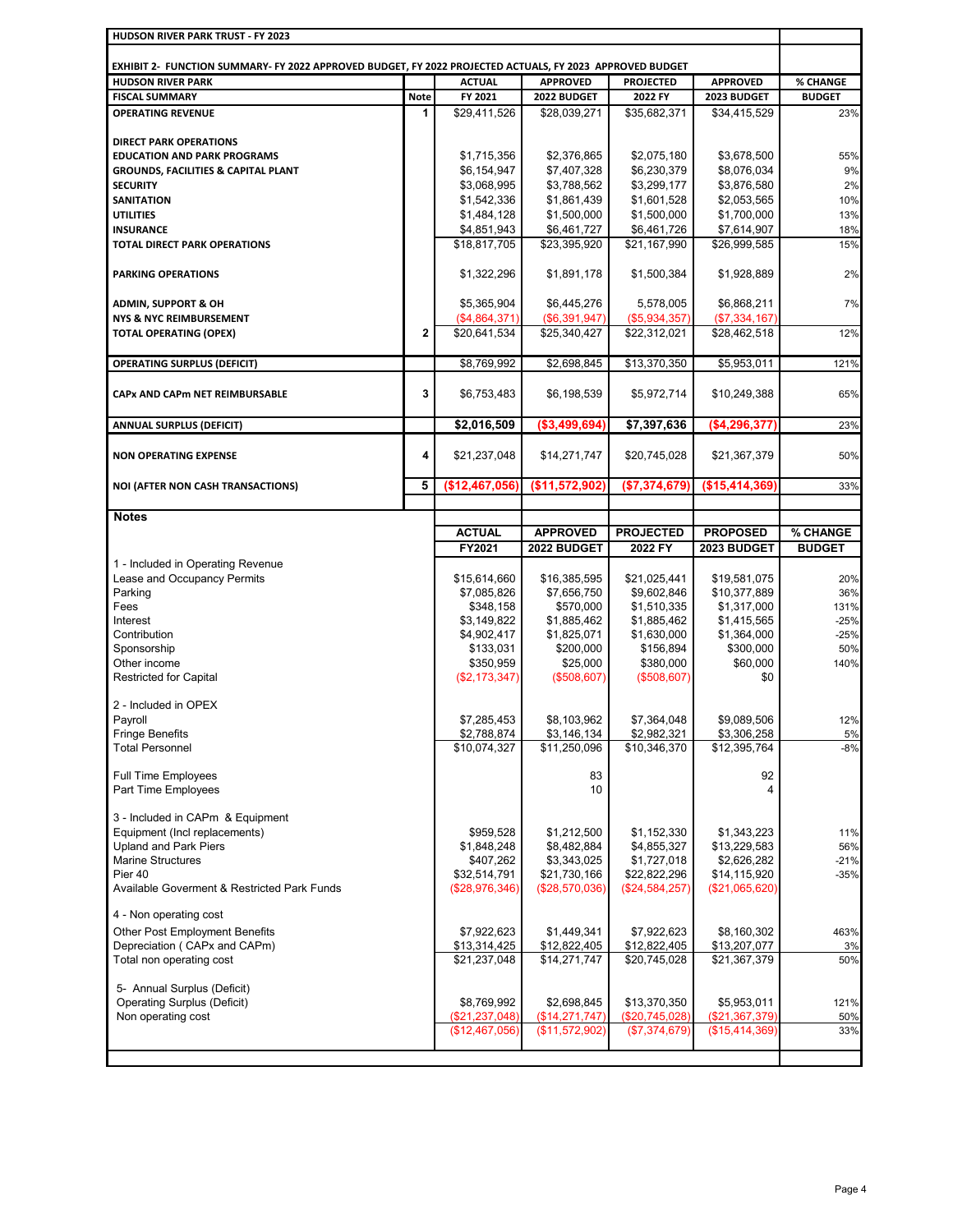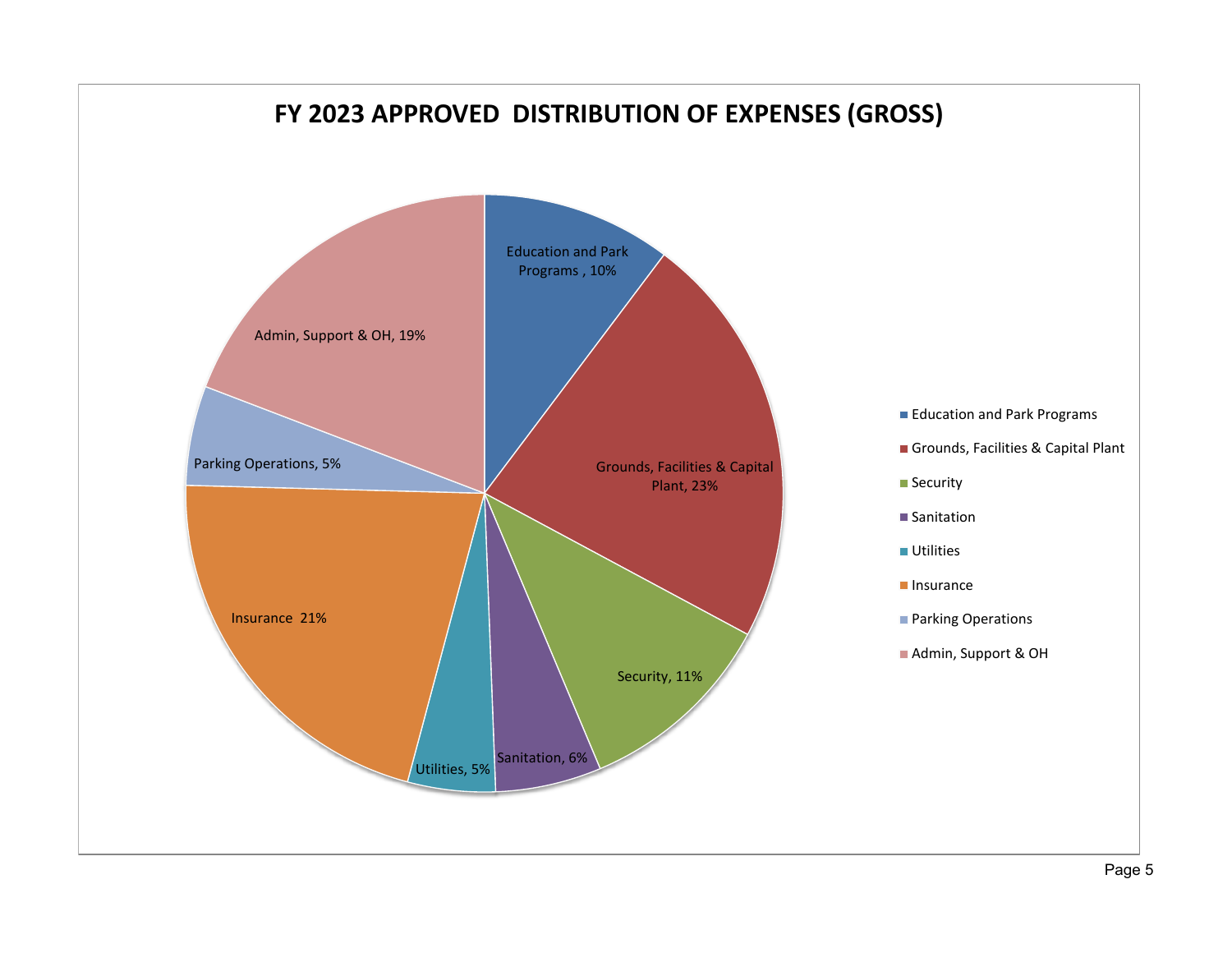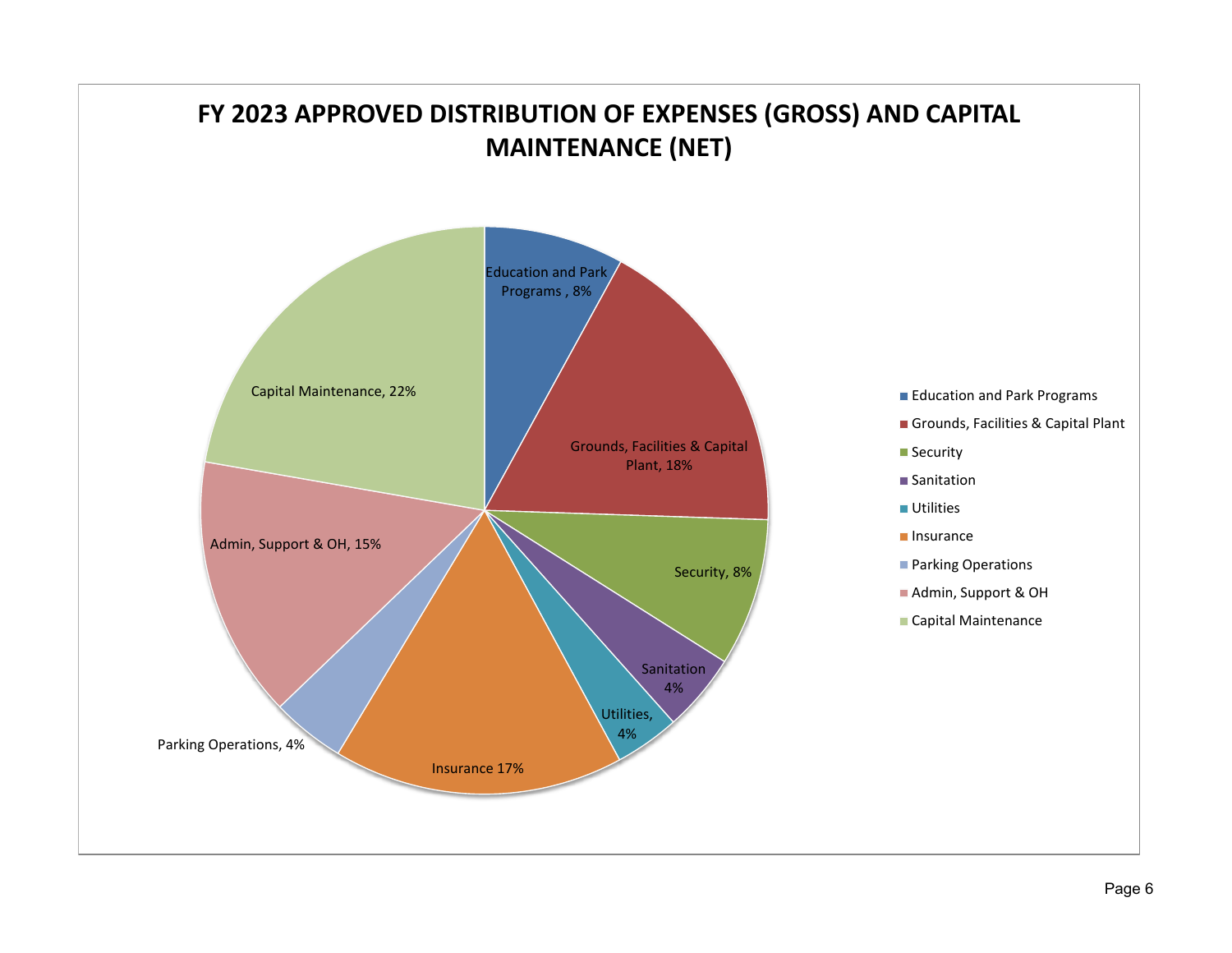**EXHIBIT 3 - BUDGET SUMMARY (COMPARISON FY 2022 APPROVED BUDGET VS FY 2023 APPROVED BUDGET)**

|                                                    | <b>APPROVED</b> | <b>APPROVED</b>  |               | <b>PCT</b>    |
|----------------------------------------------------|-----------------|------------------|---------------|---------------|
|                                                    | <b>BUDGET</b>   | <b>BUDGET</b>    | <b>CHANGE</b> | <b>CHANGE</b> |
|                                                    | FY 2022         | FY 2023          |               |               |
| <b>OPERATING REVENUE (see Exhibit 4)</b>           |                 |                  |               |               |
| TOTAL LEASE, OCCUPANCY, FEES AND PARKING           | \$24,612,345    | \$31,275,964     | \$6,663,619   | 27%           |
| <b>TOTAL OTHER REVENUE</b>                         | \$3,426,926     | \$3,139,565      | (5287, 361)   | $-8%$         |
| <b>TOTAL OPERATING REVENUE</b>                     | \$28,039,271    | \$34,415,529     | \$6,376,258   | 23%           |
|                                                    |                 |                  |               |               |
| <b>PERSONNEL EXPENSES (see Exhibit 5)</b>          |                 |                  |               |               |
| <b>PAYROLL</b>                                     | \$8,103,962     | \$9,089,506      | \$985,545     | 12%           |
| <b>FRINGE BENEFITS</b>                             | \$3,146,134     | \$3,306,258      | \$160,123     | <u>5%</u>     |
| <b>TOTAL PERSONNEL</b>                             | \$11,250,096    | \$12,395,764     | \$1,145,668   | 10%           |
|                                                    |                 |                  |               |               |
| OTHER THAN PERSONAL SERVICES (see Exhibit 6) (a)   | \$14,090,331    | \$16,066,754     | \$1,976,424   | 14%           |
| <b>OPERATING INCOME (LOSS)</b>                     | \$2,698,845     | \$5,953,011      | \$3,254,166   | 121%          |
| <b>CAPITAL EXPENSES (see Exhibit 7)</b>            |                 |                  |               |               |
| CAPITAL EXPENSES - EQUIPMENT                       | \$1,212,500     | \$1,343,223      | \$130,723     | 11%           |
| CAPITAL MAINTENANCE - UPLAND AND PARK PIERS        | \$8,482,884     | \$13,229,583     | \$4,746,700   | 56%           |
| CAPITAL MAINTENANCE - MARINE                       | \$3,343,025     | \$2,626,282      | (5716, 743)   | $-21%$        |
| CAPITAL MAINTENANCE & IMPROVEMENTS- PIER 40        | \$21,730,166    | \$14,115,920     | (57,614,247)  | $-35%$        |
| AVAILABLE GOVERNMENT AND RESTRICTED PARK FUNDS     | ( \$28,570,036) | ( \$21,065,620)  | \$7,504,416   | $-26%$        |
| TOTAL NET CAPITAL EXPENSES AND CAPITAL MAINTENANCE | \$6,198,539     | \$10,249,388     | \$4,050,849   | 65%           |
|                                                    |                 |                  |               |               |
| TOTAL OPEX AND NET CAPX AND CAPM                   | \$31,538,966    | \$38,711,906     | \$7,172,941   | 23%           |
| <b>OPERATING INCOME LESS CAPX AND CAPM</b>         | ( \$3,499,694)  | ( \$4, 296, 377) | ( \$796, 683) | 23%           |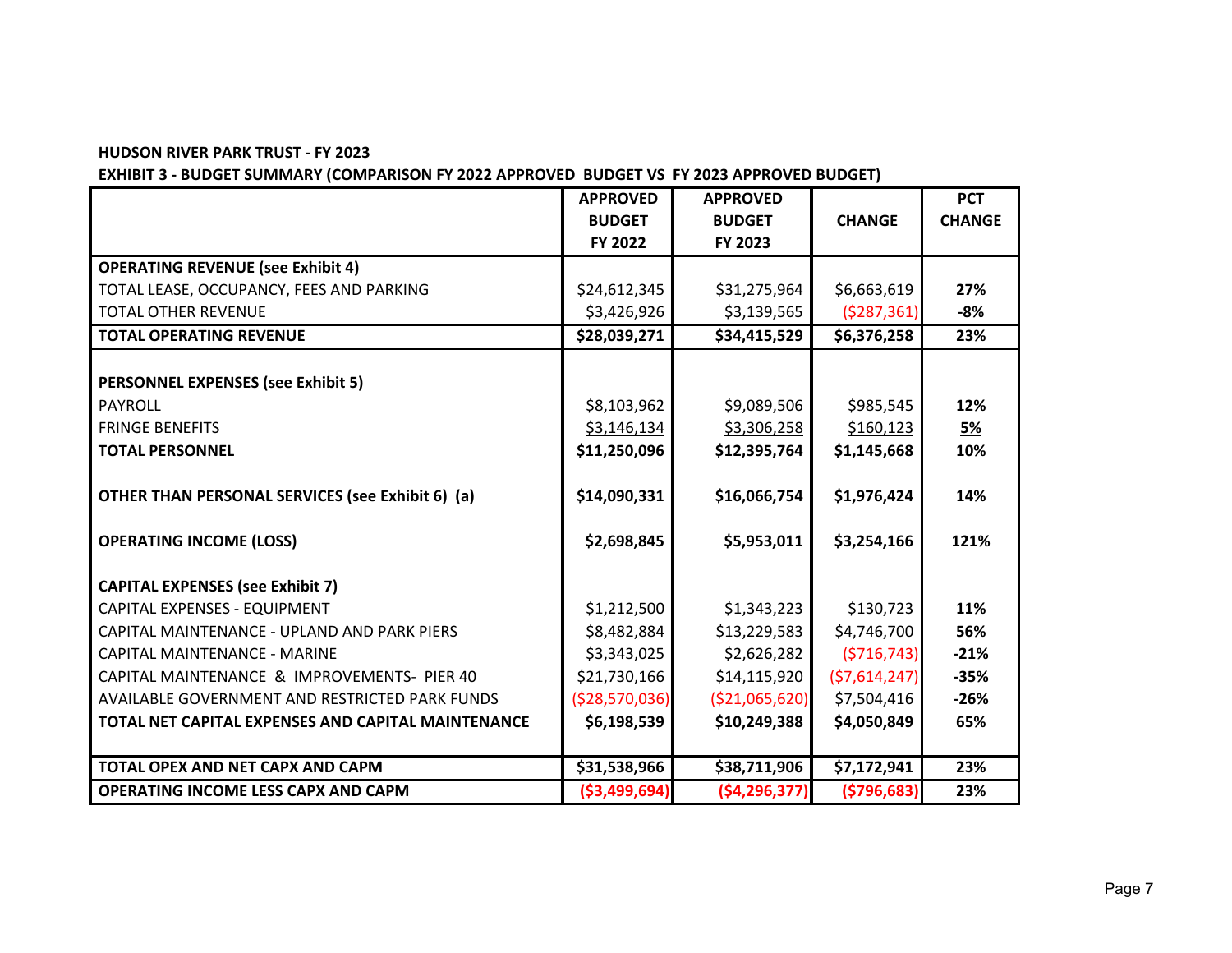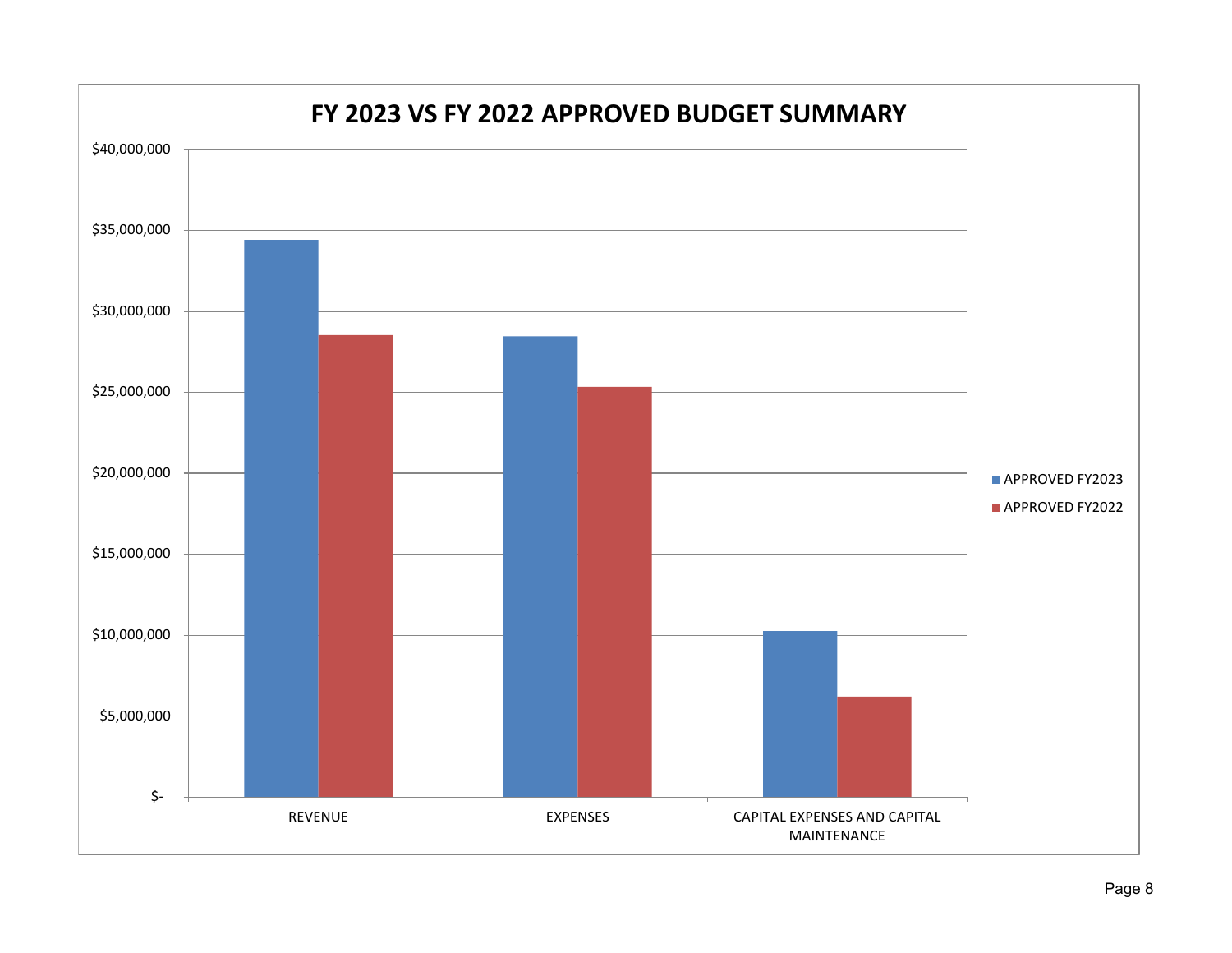## **EXHIBIT 4 - REVENUE (COMPARISON FY 2022 APPROVED BUDGET VS FY 2023 APPROVED BUDGET)**

|                                      | <b>APPROVED</b> | <b>APPROVED</b> | \$               | %             |
|--------------------------------------|-----------------|-----------------|------------------|---------------|
|                                      | FY 2022         | FY 2023         | <b>CHANGE</b>    | <b>CHANGE</b> |
| <b>LEASE &amp; OCCUPANCY PERMITS</b> | \$16,385,595    | \$19,581,075    | \$3,195,480      | 20%           |
|                                      |                 |                 |                  |               |
| <b>PARKING, &amp; FEE REVENUE</b>    |                 |                 |                  |               |
| FEES - GEN'L                         | \$350,000       | \$1,067,000     | \$717,000        | 205%          |
| <b>FIELD FEES</b>                    | \$220,000       | \$250,000       | \$30,000         | 14%           |
| PARKING INCOME (NET OF TAXES)        | \$7,656,750     | \$10,377,889    | \$2,721,139      | 36%           |
| <b>PARKING &amp; FEE REVENUE</b>     | \$8,226,750     | \$11,694,889    | \$3,468,139      | 42%           |
|                                      |                 |                 |                  |               |
| <b>OTHER REVENUE</b>                 |                 |                 |                  |               |
| <b>INTEREST</b>                      | \$1,885,462     | \$1,415,565     | (5469, 897)      | $-25%$        |
| <b>CONTRIBUTIONS</b>                 | \$1,485,071     | \$1,000,000     | (5485,071)       | $-33%$        |
| <b>SPONSORSHIPS</b>                  | \$200,000       | \$300,000       | \$100,000        | 50%           |
| <b>OTHER INCOME</b>                  | \$25,000        | \$60,000        | \$35,000         | 140%          |
| <b>GRANTS</b>                        | \$340,000       | \$364,000       | \$24,000         | <u>7%</u>     |
| TRANSFER TO RESTRICTED CAPITAL       | (5508, 607)     | <u>\$0</u>      | <u>\$508,607</u> | N/A           |
| <b>TOTAL OTHER REVENUE</b>           | \$3,426,926     | \$3,139,565     | (5287, 361)      | $-8%$         |
|                                      |                 |                 |                  |               |
| <b>TOTAL REVENUE</b>                 | \$28,039,271    | \$34,415,529    | \$6,376,258      | 23%           |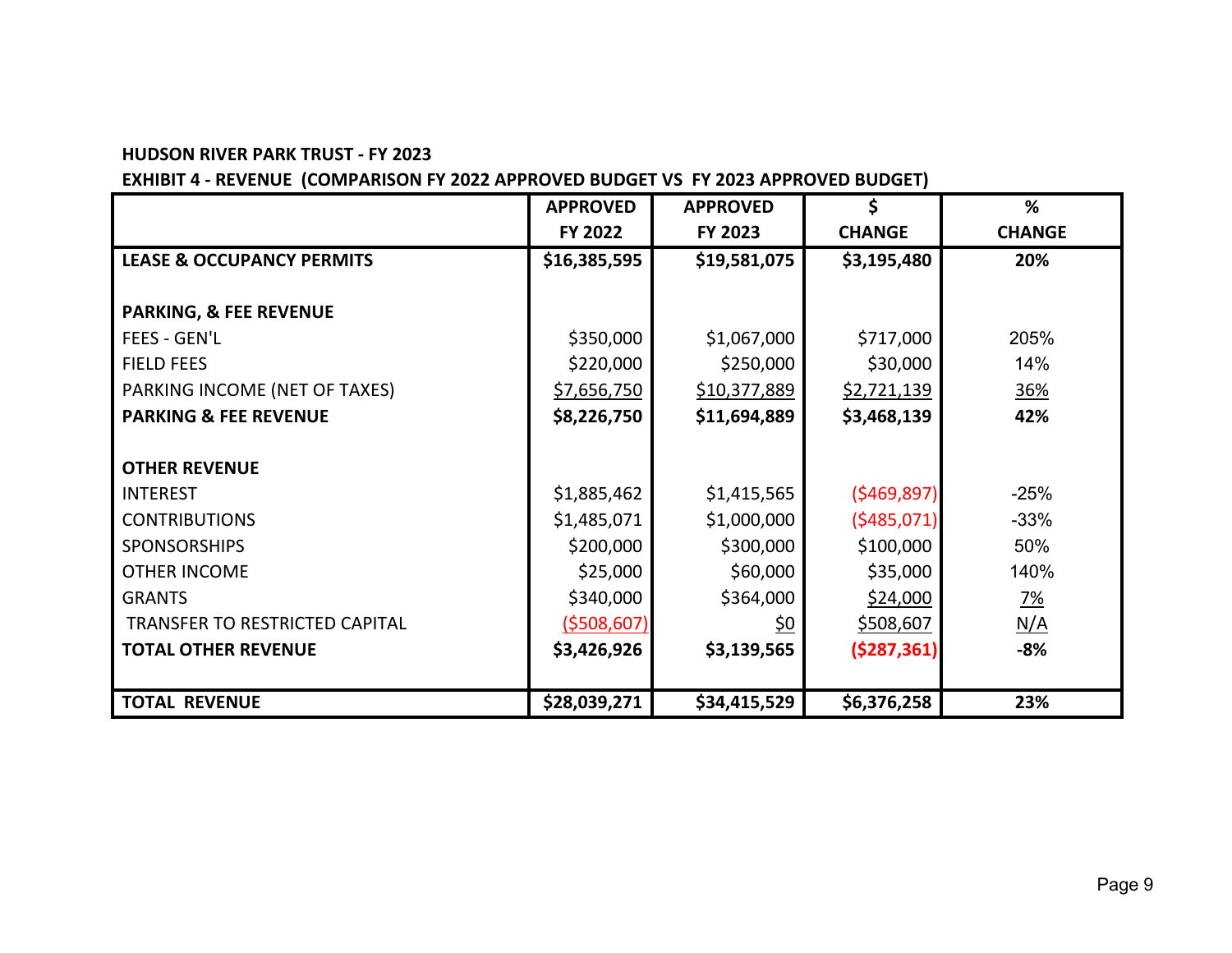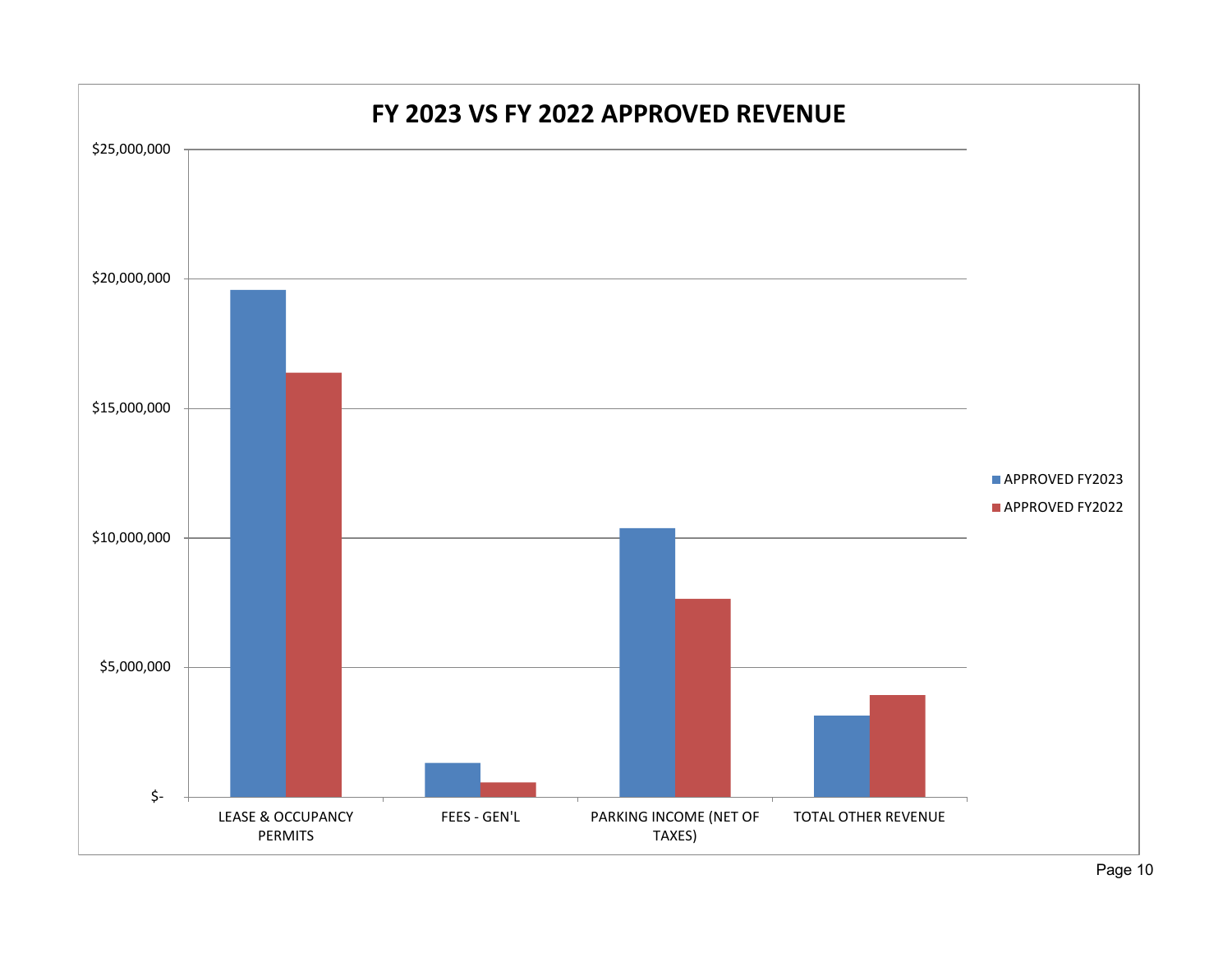## **EXHIBIT 5 - PERSONNEL SERVICES (COMPARISON FY 2022 APPROVED BUDGET VS FY 2023 APPROVED BUDGET)**

|                                   | <b>APPROVED</b> | <b>APPROVED</b> | \$            | <b>PCT</b>    |
|-----------------------------------|-----------------|-----------------|---------------|---------------|
|                                   | <b>FY2022</b>   | <b>FY2023</b>   | <b>CHANGE</b> | <b>CHANGE</b> |
| <b>PAYROLL REG-FULL TIME</b>      | \$7,430,984     | \$8,344,080     | \$913,097     | 12%           |
| <b>PAYROLL - OVERTIME</b>         | \$68,000        | \$88,000        | \$20,000      | 29%           |
| PAYROLL PART TIME & SEASONALS     | \$604,978       | \$657,426       | \$52,448      | 9%            |
| <b>SUBTOTAL PAYROLL</b>           | \$8,103,962     | \$9,089,506     | \$985,545     | 12%           |
|                                   |                 |                 |               |               |
| <b>TUITION REIMBURSEMENT</b>      | \$20,000        | \$20,000        | \$0           | 0%            |
| <b>FRINGE-VISION CARE</b>         | \$6,295         | \$6,065         | (\$230)       | $-4%$         |
| <b>FRINGE-DENTAL</b>              | \$54,433        | \$73,920        | \$19,487      | 36%           |
| FRINGE-WORKERS COMP.              | \$131,690       | \$122,170       | (\$9,519)     | $-7%$         |
| <b>FRINGE- STATE UNEMP.</b>       | \$63,668        | \$71,412        | \$7,744       | 12%           |
| <b>FRINGE-DISABILITY</b>          | \$12,923        | \$12,923        | \$0           | 0%            |
| <b>FRINGE - RETIRE, CONTRIB.</b>  | \$844,306       | \$781,206       | (\$63,100)    | $-7%$         |
| <b>FRINGE-FICA</b>                | \$589,537       | \$663,427       | \$73,890      | 13%           |
| <b>FRINGE-TRANSIT CHECK</b>       | \$99,600        | \$105,600       | \$6,000       | 6%            |
| <b>FRINGE- MEDICAL</b>            | \$1,262,756     | \$1,415,291     | \$152,535     | 12%           |
| <b>FRINGE - NY METRO - M TAX</b>  | \$57,927        | \$31,243        | (\$26,684)    | $-46%$        |
| <b>FRINGE - FLEXIBLE SPENDING</b> | \$3,000         | \$3,000         | \$0           | 0%            |
|                                   |                 |                 |               |               |
| <b>FRINGE BENEFITS</b>            | \$3,146,134     | \$3,306,258     | \$160,123     | 5%            |
|                                   |                 |                 |               |               |
| <b>TOTAL PERSONNEL SERVICES</b>   | \$11,250,096    | \$12,395,764    | \$1,145,668   | 10%           |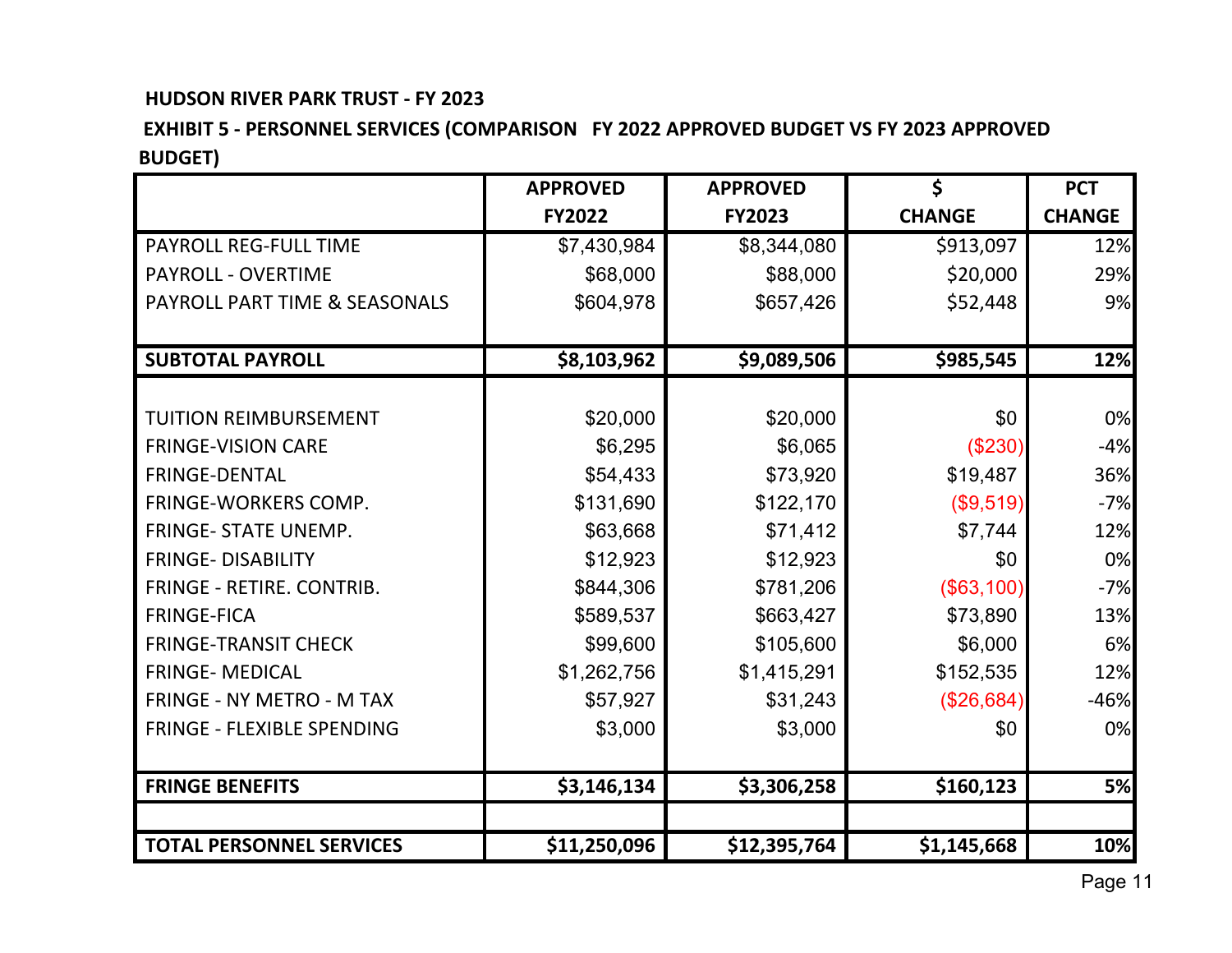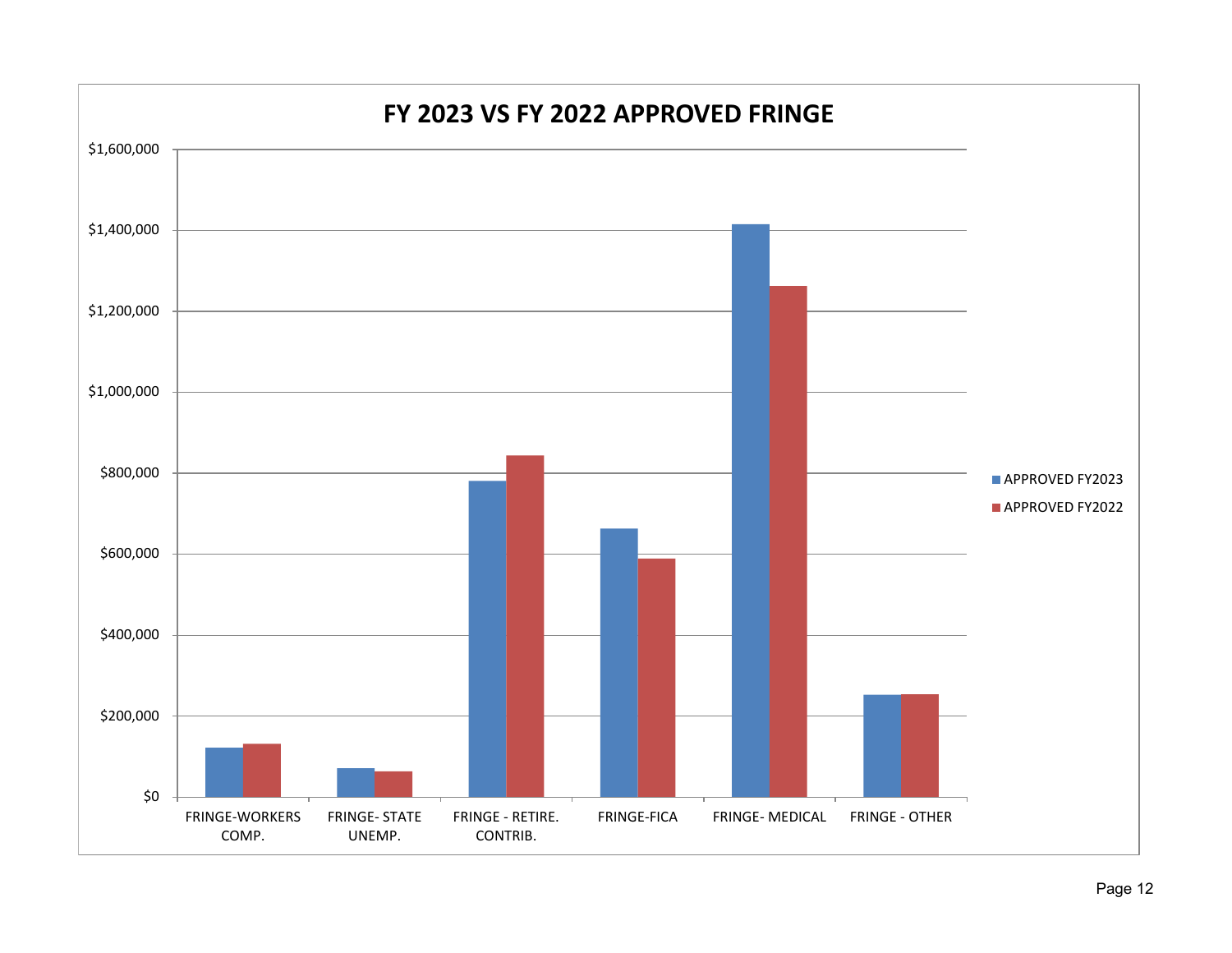**EXHIBIT 6 - OTHER THAN PERSONNEL SERVICES (COMPARISON FY 2022 APPROVED BUDGET, FY 2022 PROJECTED ACTUALS AND FY2023 APPROVED BUDGET)**

|                               | <b>APPROVED</b> | <b>PROJECTED</b> | <b>APPROVED</b> | <b>BUDGET</b> | <b>PCT</b>    |                                                 | <b>APPROVED</b> | <b>PROJECTED</b> | <b>APPROVED</b> | <b>BUDGET</b>            | <b>PCT</b>    |
|-------------------------------|-----------------|------------------|-----------------|---------------|---------------|-------------------------------------------------|-----------------|------------------|-----------------|--------------------------|---------------|
| <b>BUDGET CATEGORY</b>        | FY 2022         | FY 2022          | FY 2023         | <b>CHANGE</b> | <b>CHANGE</b> | <b>BUDGET CATEGORY</b>                          | FY 2022         | FY 2022          | FY 2023         | <b>CHANGE</b>            | <b>CHANGE</b> |
| PROMOTION & PUBLIC RELATION   | \$90,650        | \$118,864        | \$229,500       | \$138,850     | 153%          | <b>PAYROLL FEES</b>                             | \$37,500        | \$37,500         | \$37,500        | \$0                      | 0%            |
| <b>AUDITING FEE</b>           | \$150,000       | \$140,000        | \$190,000       | \$40,000      |               | 27% PHOTOGRAPHER                                | \$500           | \$250            | \$500           | \$0                      | 0%            |
| AUTO MTNCE, & GASOLINE        | \$62,750        | \$70,500         | \$93,550        | \$30,800      |               | 49% PLANT MATERIALS                             | \$75,000        | \$76,573         | \$60,000        | ( \$15,000)              | $-20%$        |
| <b>AUTO SERVICE</b>           | \$25,000        | \$30,542         | \$35,000        | \$10,000      |               | N/A POSTAGE                                     | \$7,500         | \$3,000          | \$15,000        | \$7,500                  | 100%          |
| <b>FUEL</b>                   | \$35,000        | \$38,503         | \$40,000        | \$5,000       |               | N/A PRINTING & REPRODUCTION                     | \$104,176       | \$84,772         | \$113,336       | \$9,160                  | 9%            |
| <b>BANK FEES</b>              | \$25,000        | \$25,000         | \$25,000        | \$0           | 0% l          | <b>REPAIRS &amp; MTNCE - BLDG</b>               | \$105,000       | \$78,641         | \$105,000       | \$0                      | 0%            |
| <b>BUSINESS MEALS</b>         | \$200           | \$453            | \$1,200         | \$1,000       |               | 500% REPAIRS & MTNCE - MARINE                   | \$15,000        | \$18,350         | \$30,000        | \$15,000                 | 100%          |
| <b>COMPUTER CONSULTANT</b>    | \$150,000       | \$65,000         | \$125,000       | (\$25,000)    |               | -17% REPAIRS & MTNCE-EQUIPT                     | \$76,800        | \$76,800         | \$76,240        | ( \$560)                 | $-1\%$        |
| <b>COMPUTER HARDWARE</b>      | \$35,000        | \$40,000         | \$35,000        | \$0           | 0%            | <b>REPAIRS &amp; MTNCE- OFFICE</b>              | \$0             | \$0              | S0              | \$0                      | N/A           |
| <b>COMPUTER SOFTWARE</b>      | \$382,210       | \$284,210        | \$492,771       | \$110,561     |               | 29% REPAIRS & MTNCE-OTHER                       | \$82,530        | \$87,500         | \$75,000        | (57,530)                 | $-9%$         |
| <b>EDUCATIONALTRAINING</b>    | \$53,838        | \$39,470         | \$58,294        | \$4,456       |               | REPAIR & MAINT REC FACILITIES                   | \$0             | \$0              | \$0             | \$0                      | N/A           |
| <b>EMPLOYEE RECRUITMENT</b>   | \$12,000        | \$27,000         | \$12,000        | \$0           | 0%            | <b>SECURITY EQUIPMENT</b>                       | \$18,110        | \$12,340         | \$44,973        | \$26,863                 | N/A           |
| <b>FEES &amp;MEMBERSHIP</b>   | \$15,809        | \$5,456          | \$14,100        | (\$1,709)     |               | -11% SEMINARS & CONFERENCES                     | \$12,600        | \$4,260          | \$12,050        | ( \$550)                 | $-4%$         |
| <b>GENERAL CONSULTANT</b>     | \$849,158       | \$336,958        | \$1,291,000     | \$441,842     | 52%           | <b>SIGNS &amp; BANNERS</b>                      | \$77,000        | \$76,510         | \$140,000       | \$63,000                 | 82%           |
| <b>INTERNET</b>               | \$83,045        | \$83,045         | \$180,680       | \$97,635      |               | 118% SUBSCRIPTION                               | \$30,459        | \$41,184         | \$47,064        | \$16,605                 | 55%           |
| <b>INVESTMENT FEES</b>        | \$125,000       | \$125,000        | \$125,000       | \$0           |               | N/A SUPPLIES                                    | \$200,750       | \$160,197        | \$221,025       | \$20,275                 | 10%           |
| <b>LANDSCAPING</b>            | \$40,000        | \$39,590         | \$40,000        | \$0           | 0%            | TELEPHONE EQUIP/ACCESSORIES                     | \$15,000        | \$10,000         | \$15,000        | \$0                      | 0%            |
| <b>LEASE EQUIPMENT/RENTAL</b> | \$88,200        | \$45,647         | \$58,333        | (529, 867)    | $-34%$        | <b>TELEPHONE&amp; ELECTRONIC COMMUNICATIONS</b> | \$172,529       | \$172,369        | \$201,824       | \$29,295                 | 17%           |
| <b>TRAVEL</b>                 | \$7,450         | \$1,190          | \$7,750         | \$300         | 4%            | <b>TOOLS</b>                                    | \$17,000        | \$14,809         | \$37,350        | \$20,350                 | 120%          |
| <b>MEETING EXPENSES</b>       | \$25,800        | \$9,650          | \$21,300        | (54,500)      | $-17%$        | <b>TOOLS REPAIR</b>                             | \$1,500         | \$1,500          | \$1,500         | \$0                      | N/A           |
| <b>MISC EXPENSE</b>           | \$10,000        | \$1,500          | \$10,000        | \$0           | 0%            | <b>TRAFIC CONTROL EQUIPMENT</b>                 | \$3,600         | \$3,556          | \$4,000         | \$400                    | N/A           |
| <b>MOVIES</b>                 | \$0             | \$0              | \$0             | \$0           |               | N/A UNIFORM                                     | \$61,685        | \$57,209         | \$62,035        | \$350                    | 1%            |
| OFFICE SUPPLY                 | \$45,000        | \$35,000         | \$45,000        | \$0           | 0%            | <b>VOLUNTEER EXPENSE</b>                        | \$2,600         | \$943            | \$3,000         | \$400                    | N/A           |
| <b>OTHER EXPENSES</b>         | \$3,400         | \$1,898          | \$6,800         | \$3,400       | 100%          |                                                 |                 |                  |                 |                          |               |
| OTHER OUTSIDE SERVICES        | \$1,230,674     | \$563,711        | \$1,282,757     | \$52,083      | 4%            |                                                 |                 |                  |                 |                          |               |
| <b>OVERNIGHT MAIL</b>         | \$20,600        | \$5,474          | \$20,300        | ( \$300)      | $-1%$         |                                                 |                 |                  |                 |                          |               |
|                               |                 |                  |                 |               |               | <b>TOTAL OTPS</b>                               | \$4,682,622     | \$3,151,923      |                 | $$5,742,730$ \$1,060,108 | 23%           |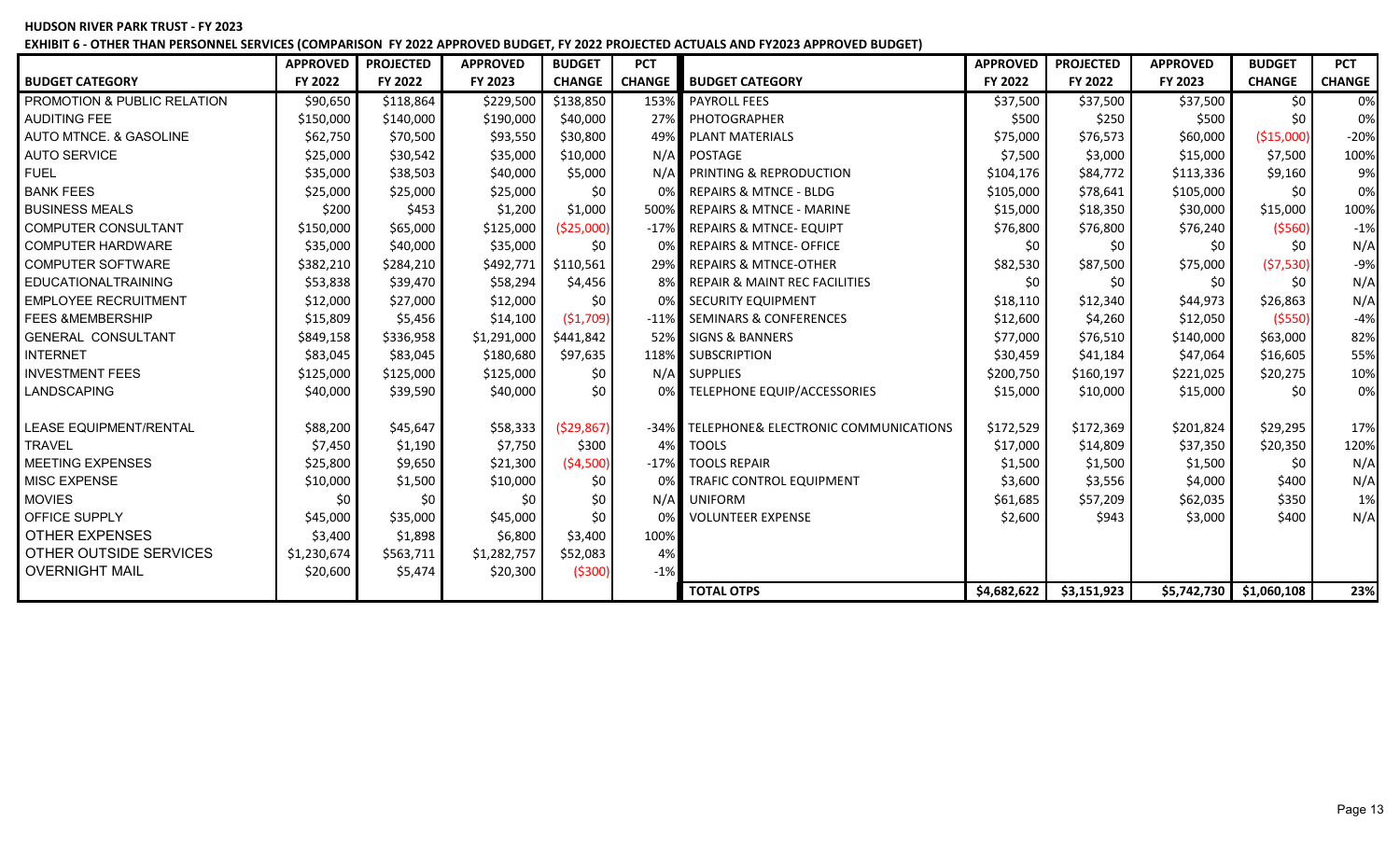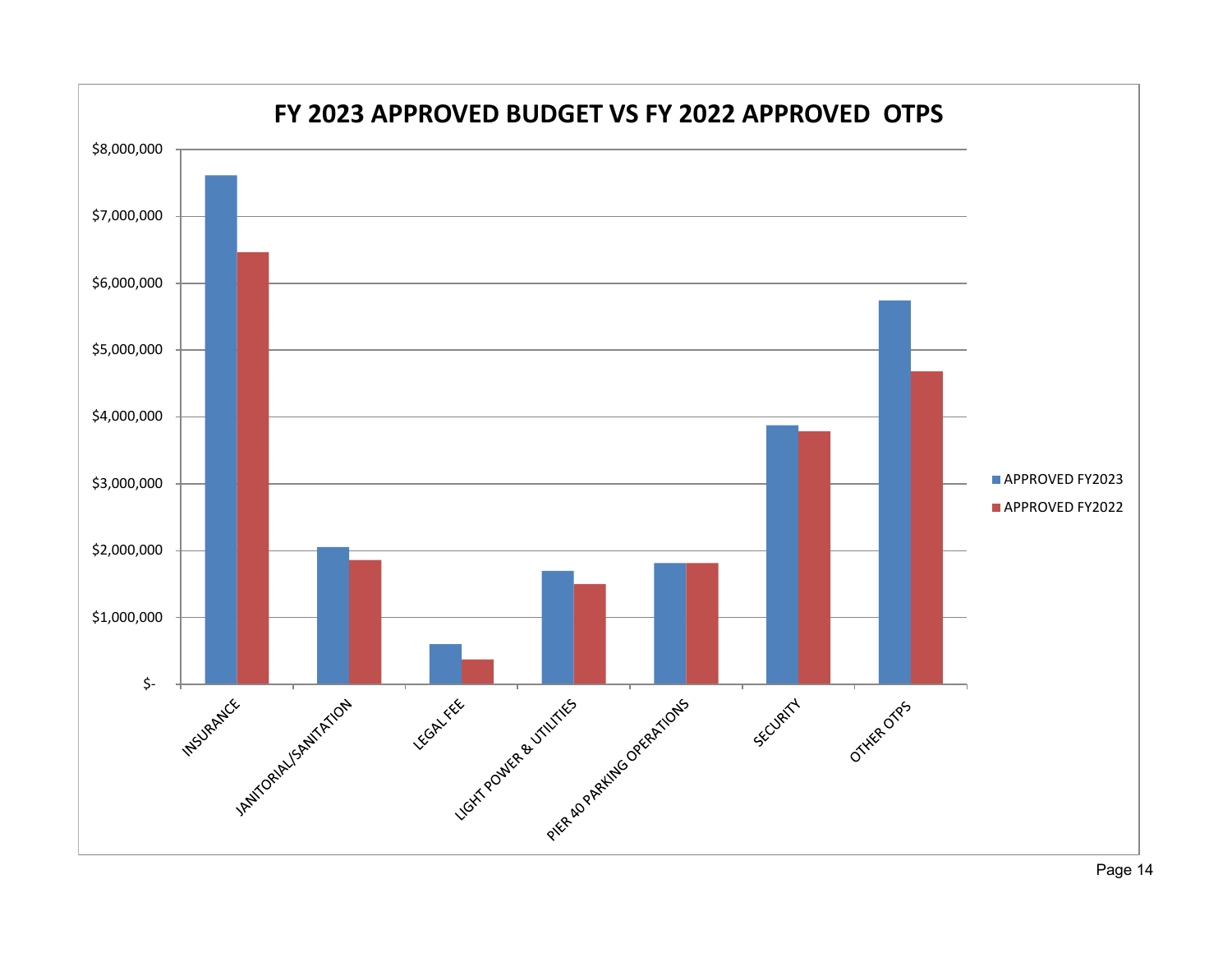#### **HUDSON RIVER PARK TRUST -FY 2023 EXHIBIT 7 - CAPITAL EXPENSES & CAPITAL MAINTENANCE FY 2023 APPROVED BUDGET**

| <b>Capital Equipment &amp; Other</b>               |              | <b>Capital Maintenance Marine</b>                |              |
|----------------------------------------------------|--------------|--------------------------------------------------|--------------|
| IT Hardware & Software                             | \$542,100    | Repairs                                          | \$2,076,282  |
| <b>Security Cameras &amp; Access</b>               | \$542,123    | Inspections                                      | \$550,000    |
| Vehicles & Equipment Other                         | \$259,000    |                                                  |              |
| Subtotal                                           | \$1,343,223  | Subtotal                                         | \$2,626,282  |
| <b>Capital Maintenance - Upland Park and Piers</b> |              | <b>Capital Maintenance Pier 40</b>               |              |
| <b>Park Reconstruction</b>                         | \$10,479,855 | Pile Repair                                      | \$3,099,758  |
| Lighting & Electric                                | \$190,293    | Roof Repair                                      | \$8,988,166  |
| Paving                                             | \$675,000    | <b>Building Other</b>                            | \$2,027,996  |
| Grounds, Other                                     | \$1,884,435  |                                                  |              |
| Subtotal                                           | \$13,229,583 | Subtotal                                         | \$14,115,920 |
|                                                    |              |                                                  |              |
|                                                    |              | <b>Total Capital Maintenance &amp; Equipment</b> | \$31,315,008 |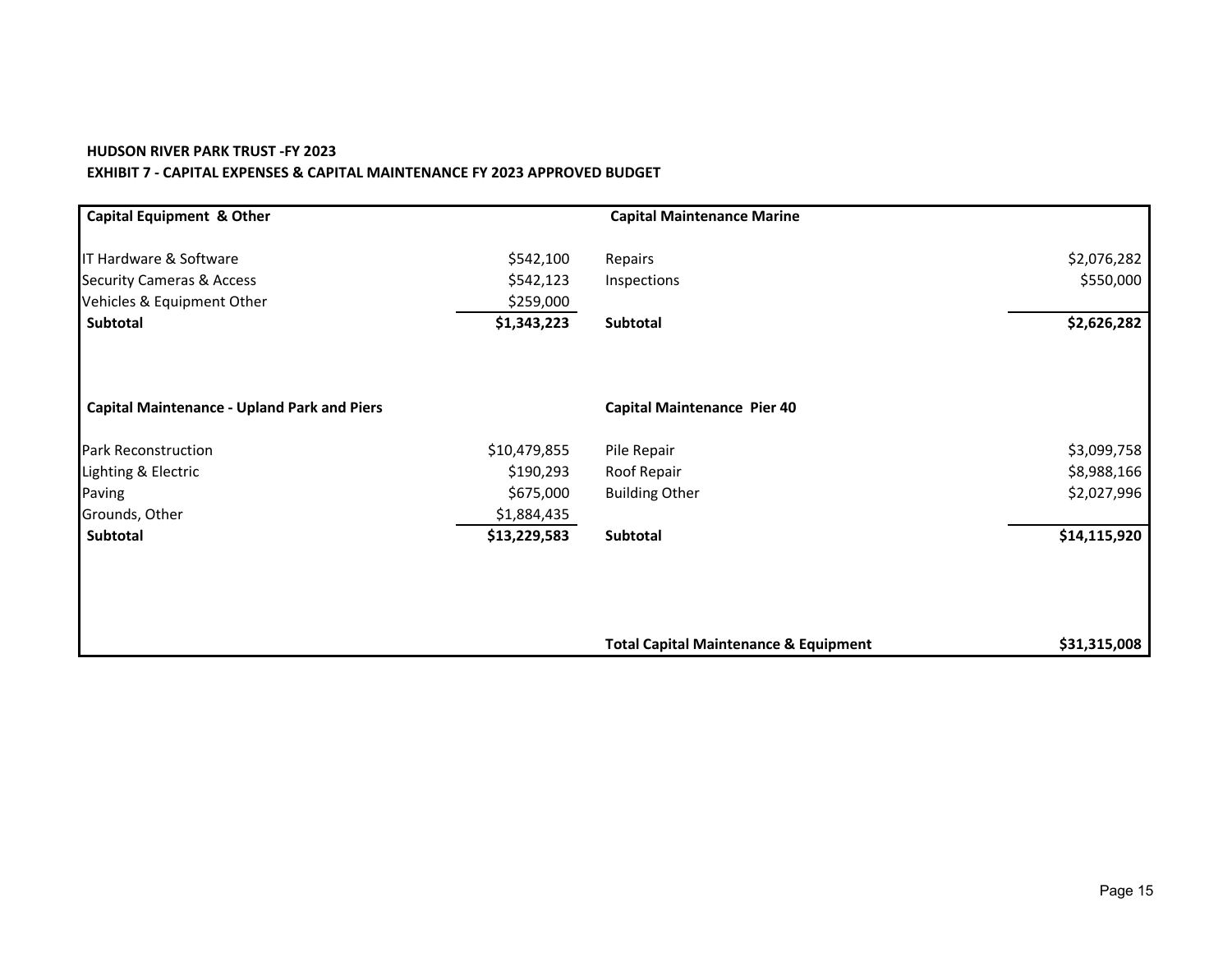

 $|16|$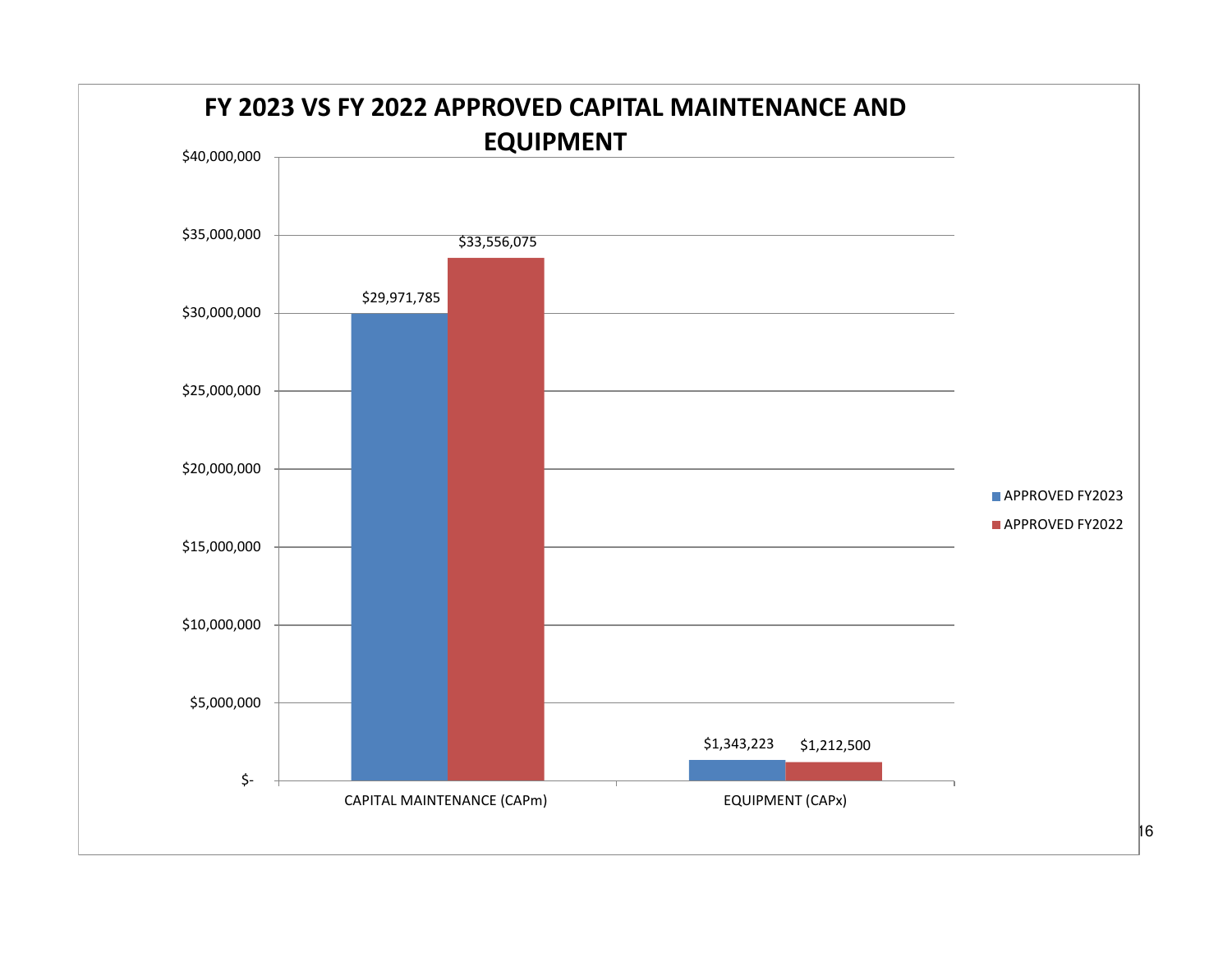#### **Fiscal Year 2023 Hudson River Park Trust Approved Budget and Financial Plan Format, Supporting Documentation and Monitoring – Public Authorities (Statutory Authority: Constitution, article 10, §5; State Finance Law §8[14])**

#### **§ 203.6 (a) An explanation of the public authority's relationship with the unit or units of government, if any, on whose behalf or for whose benefit the authority was established.**

The Trust is a New York State (State) public benefit corporation created under the Hudson River Park Act (Act) and regulated as a State authority under the State's Public Authorities Law. The Trust is charged with the planning, construction, operation and maintenance of Hudson River Park (the Park), extending from 59<sup>th</sup> Street to Battery Park City. The mission of the Trust is to encourage, promote and expand public access to the Hudson River, promote water-based recreation, and enhance the natural, cultural, and historic experience of the river in New York City for residents and visitors.

The Trust is governed by a 13-member board of directors (Board) with the Governor and Mayor each appointing 5 members and the Manhattan Borough President appointing 3 members.

The Act also states that, to the extent practicable and consistent with the public interest and limitations placed on commercial activity, the costs of the operation and maintenance of the Park should be paid by revenues generated from within the Park. The primary sources of such revenue are lease rents and occupancy permit and concession fees, parking revenue from the Pier 40 garage, and certain user fees. This revenue is supplemented by contributions generated by private fundraising, Hudson River Park Friends (Friends), and foundation support. New park construction is funded primarily through budget appropriations by the City and the State, and also from the occasional sale of air rights and private contributions.

#### **§ 203.6 (b) A description of the budget process, including the dates of key budget decisions.**

Budget development starts at the beginning of the Trust's third fiscal quarter with a comparison of projected actual expenses to current year budget, expenditure recommendations from individual Department heads, an analysis of fixed and contractually obligated expenses, and a review of revenue generated by existing (current fiscal year) and projected (next fiscal year) leases, permits, concession agreements, fees and parking charges. Where possible, adjustments to expenses are performed such that efficiencies are achieved, unnecessary expenses and unused budget lines are eliminated or reduced, and the operating budget is in balance, or generates a surplus which can be applied to unfunded capital maintenance in current or future years.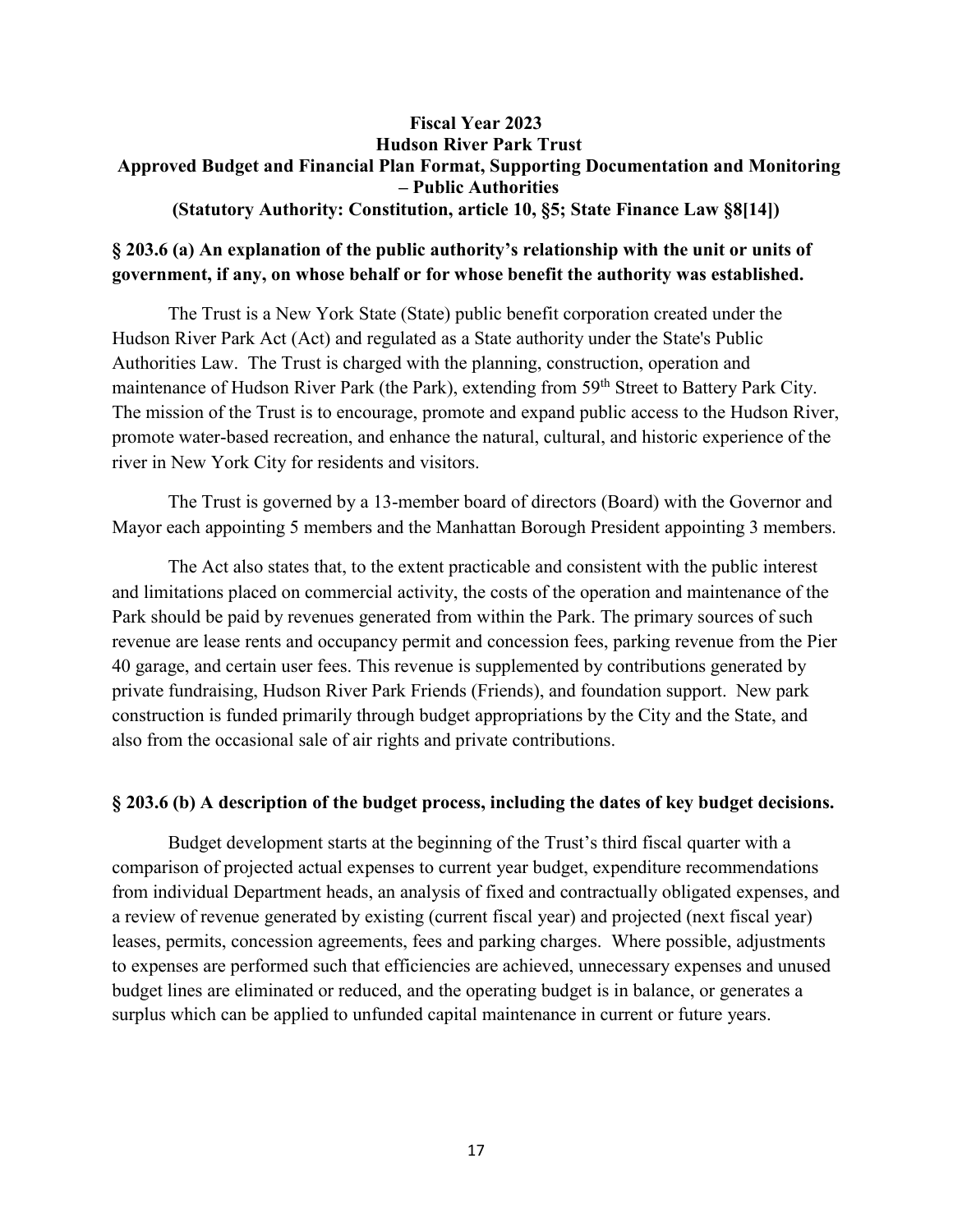In November 2021, all Department heads or their designees were scheduled to meet the Vice President of Finance to review their department's 2021-22 operating budget as of November 2021; confirm projections for the remainder of the fiscal year, and to work together on the Preliminary Proposed 2022-23 operating budget for review and approval. As described below, both the Department heads and the Vice President of Finance continued to meet to discuss the proposed budget, and information on the budget was exchanged as needed. Department budget requests were also reviewed and discussed with the Chief Financial Officer and Chief Executive Officer, and ultimately presented to the Trust's Finance/Audit committees for initial review and then the full Board for approval.

#### **Hudson River Park Trust – Expense and Revenue Budgeting Process**

The following is the Finance Department procedure for establishing the Fiscal Year Budget.

1) Budget vs. Actual variance report is generated for each department by the Vice President of Finance.

Sources of information used in preparing the budget:

- (a) Current fiscal year approved budget;
- (b) Current year expenditure information to date from the Trust's Dynamics GP accounting system; and
- (c) Proposed department spending and projected contract spending for the next fiscal year.

2) The Vice President of Finance distributes budget forms to Department heads. The forms include all expenditure account codes used in the current budget year, the current fiscal year actual (year to date) and projected actual expenses, and a new blank tab in which Department heads enter their requests for the next fiscal year. The form also provides an opportunity for the Department heads to explain or justify new types of proposed expenditures or to further explain large increases or decreases in the amounts proposed for the next fiscal year. Proposed equipment purchase lists (generally for IT, Horticulture, Facilities, camera security and motor pool) are prepared separately.

3) Department heads submit their estimates and discuss budget requests with the Vice President of Finance, with requests modified at subsequent budget meetings. New needs requiring justifications are discussed at these meetings, and continuing operations are reviewed for current expenditure level and reasons for increases or decreases. Discretionary expenditure levels (e.g., variable programmatic items) are evaluated separately from generally fixed expense lines (e.g., insurance and utilities) and contract service providers (e.g., cleaning and security/public safety). The Vice President of Finance then aggregates all proposed departmental proposals to evaluate and compare with prior year expenditure levels on an agency-wide basis. This also involves assessing whether the total of all departmental estimates is greater than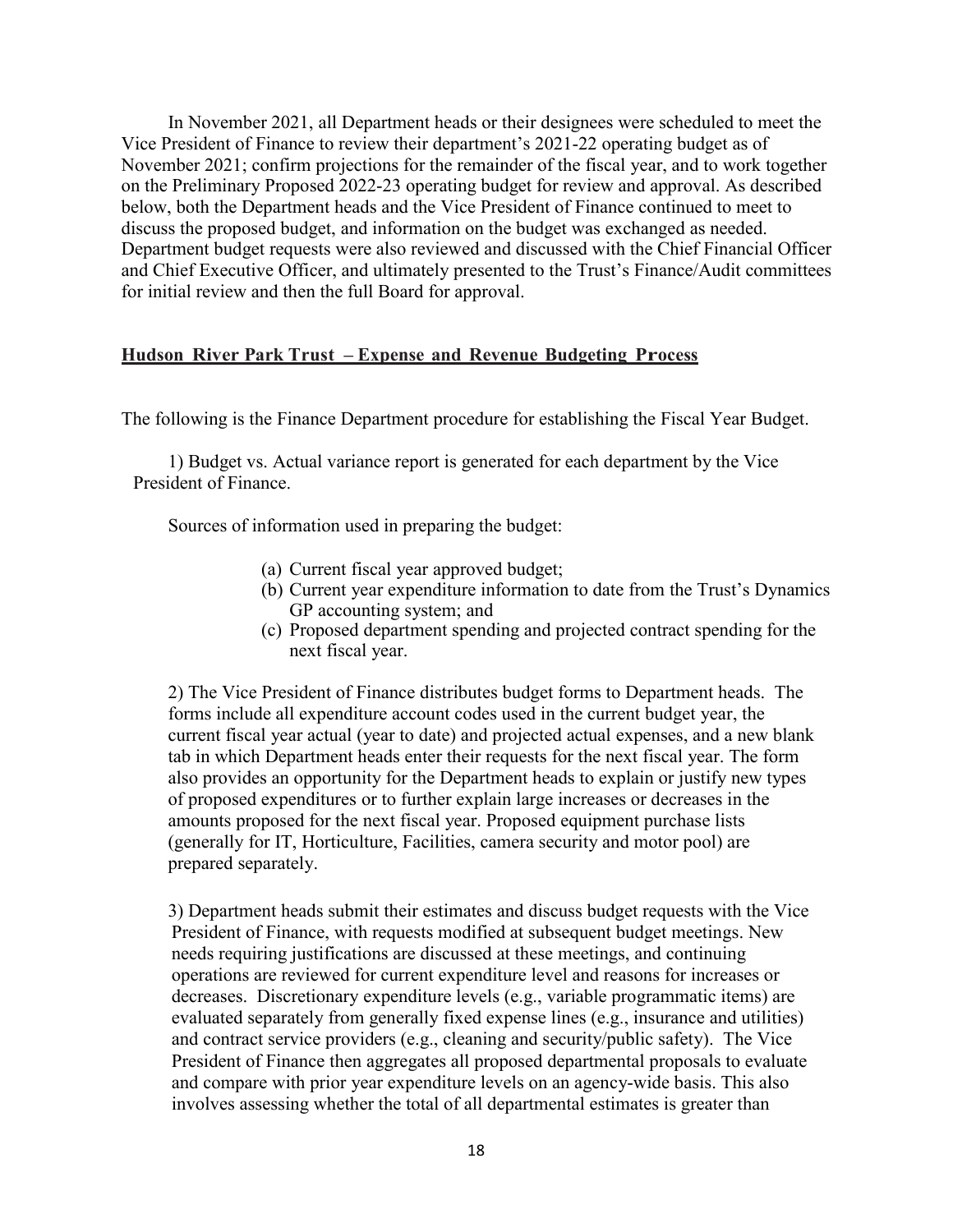projected financial revenue resources and then developing a tentative/proposed budget that provides necessary expenditure levels within the limits of projected available resources. Operating expenses are generally not budgeted, in the aggregate, to be greater than operating revenue.

4) Capital maintenance projects not already approved by the Board and under contract are treated as new needs in each budget year and reviewed with the Facilities Department and Design & Construction Department staffs based in part on priorities established by the Trust's President or in consultation with the Board of Directors. Capital maintenance expenditures in excess of net operating surplus are analyzed to determine whether deferrals are possible or outside funding is available. Unfunded but essential capital maintenance is designated for funding from the Trust's restricted air rights fund or operating reserve.

5) Revenue budget for the next fiscal year is prepared based on:

(a) projected lease rent, concession fees and permit fees, looking at both existing revenue contracts and reasonably expected new revenue contracts; (b) garage revenue based on current year occupancy and rates, anticipated rate increases, calendar year budget prepared by HRPT's independent parking consultant, and expected parking space availability;

- (c) field fees, generally at current year level;
- (d) sponsorships based on existing and reasonably expected new relationships;
- (e) event fees based on expected availability of venues;
- (f) interest income based on anticipated balances and interest rates; and
- (g) expected contributions after consultation with Friends.

6) The Personnel services budget for the next fiscal year is prepared after consultation with Department heads on staffing levels, the needs for permanent, part time, and seasonal positions, and a review of the Trust's obligations under a Collective Bargain Agreement with Local 30 of the International Union of Operating Engineers. Any proposed changes in permanent staffing needs are then discussed with the Executive Vice Presidents, Director of Human Resources, and CEO. Health and other fringe benefit costs are analyzed on an employee by employee basis.

7) Once the department budgets are tentatively set and personnel and capital maintenance needs are assessed, the Vice President of Finance reviews them to ensure they are complete, reasonable, and mathematically accurate.

8) After all information is gathered, the Vice President of Finance uses the information from the budget forms to prepare the tentative Preliminary Proposed Budget and meets with the Chief Financial Officer and Chief Executive Officer.

9) Once the Preliminary Proposed Budget is reviewed by the Chief Financial Officer and Chief Executive Officer and any changes or clarifications made, it is presented to the Audit/Finance committees for review and comment at the beginning of the fourth quarter. Attending the Audit/Finance committee meeting are the Chief Executive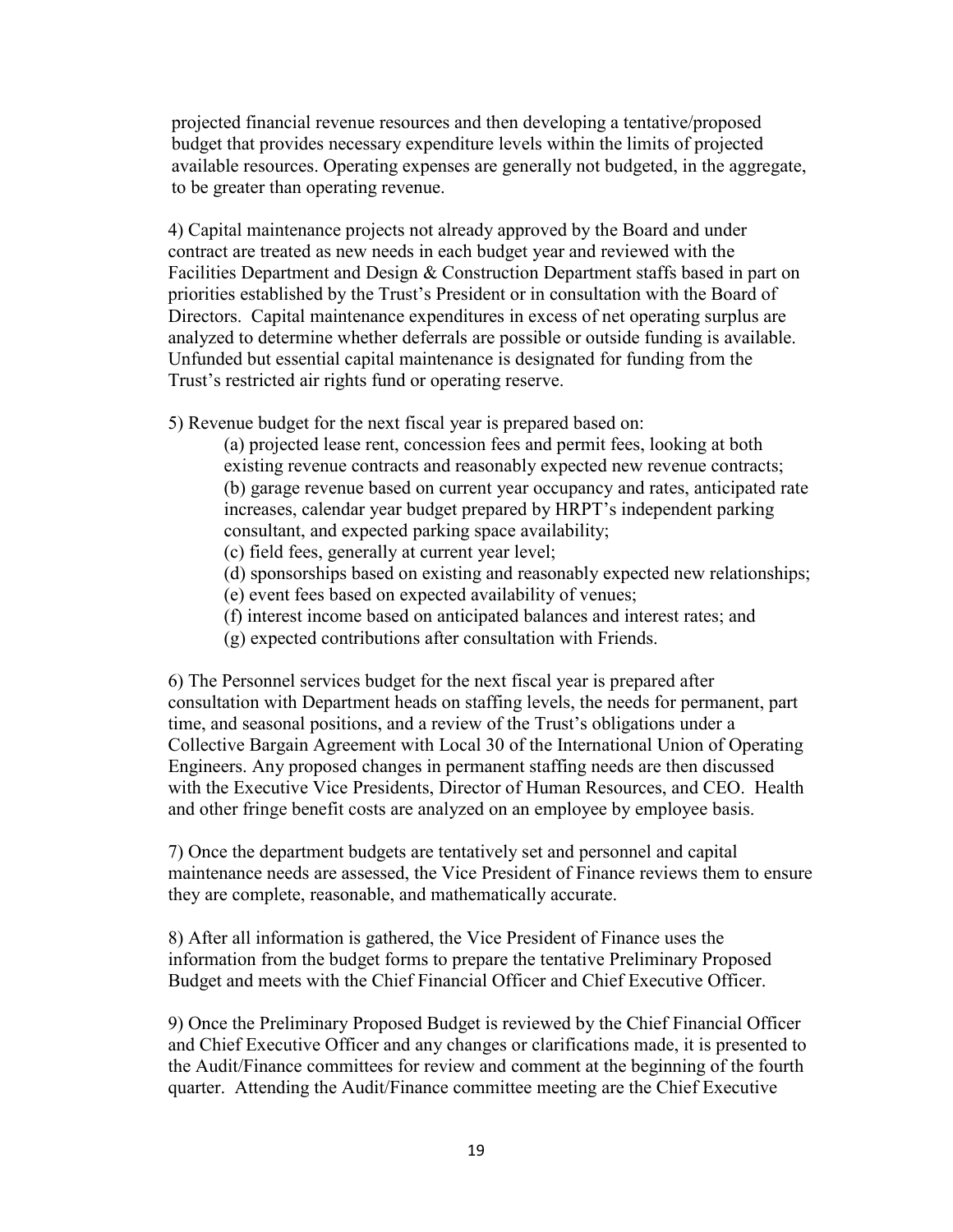Officer, Chief Financial Officer, Vice President of Finance, General Counsel and board committee members.

10) The reviewed Preliminary Proposed Budget is provided to the Board and placed on the Trust's website and posted for public inspection at five locations within the Park.

11) The Preliminary Proposed Budget is updated to reflect new information and intervening events later in the fourth quarter and receives additional review by the Chief Financial Officer and Chief Executive Officer, after which it is shared with the Audit/Finance committee and reviewed again. The Audit/Finance committee then refers the Proposed Budget to the full Board for its review and approval.

#### **Administration Department**

In January 2022, the Chief Financial Officer, with the Vice President of Finance reviewed the Department's 2021-2022 operating budget as of December 2021; confirmed projections for the remainder of the fiscal year, and worked together on the 2022-23 operating budget for review and approval by the Chief Executive Officer.

#### **Lease and Parking Revenue**

In November 2021, the Vice President of Property Management was asked by the Vice President of Finance to work on income projections to support the FY 2023 budget's lease and occupancy permit revenue schedule.

The Vice President follows the listed procedure to generate lease schedules.

- (a) Use current fiscal year lease revenue schedule and review it line by line for each tenant/concessionaire/permittee;
- (b) Review permit, concession agreement and leases for escalation clauses;
- (c) Review the term/length of the concession agreement, permits and leases;
- (d) Calculate escalations based on the terms of the permits, concession agreements and leases [some are based on percentage and others are based on Consumer Product Index adjustment];
- (e) Calculate projected PILOT fees for certain leases by referencing the NYC Department of Finance website for tax rates and tentative assessed values;
- (f) Calculate estimates for percentage revenue based on the current year actuals for tenants, concessionaires and permittees that pay on percentage of revenue basis;
- (g) Estimate rental/fee revenues based on new potential revenue contracts;
- (h) Prepare a reasonable estimate for vacancy and collections expense; and
- (i) Generate a new net lease schedule for the next fiscal year.

The Vice President of Property Management meets with a member of the Finance Department monthly to review the accounts receivable aging report and reconcile it with the lease schedule as part of the Trust's continuing effort to track and control income from permits and leases.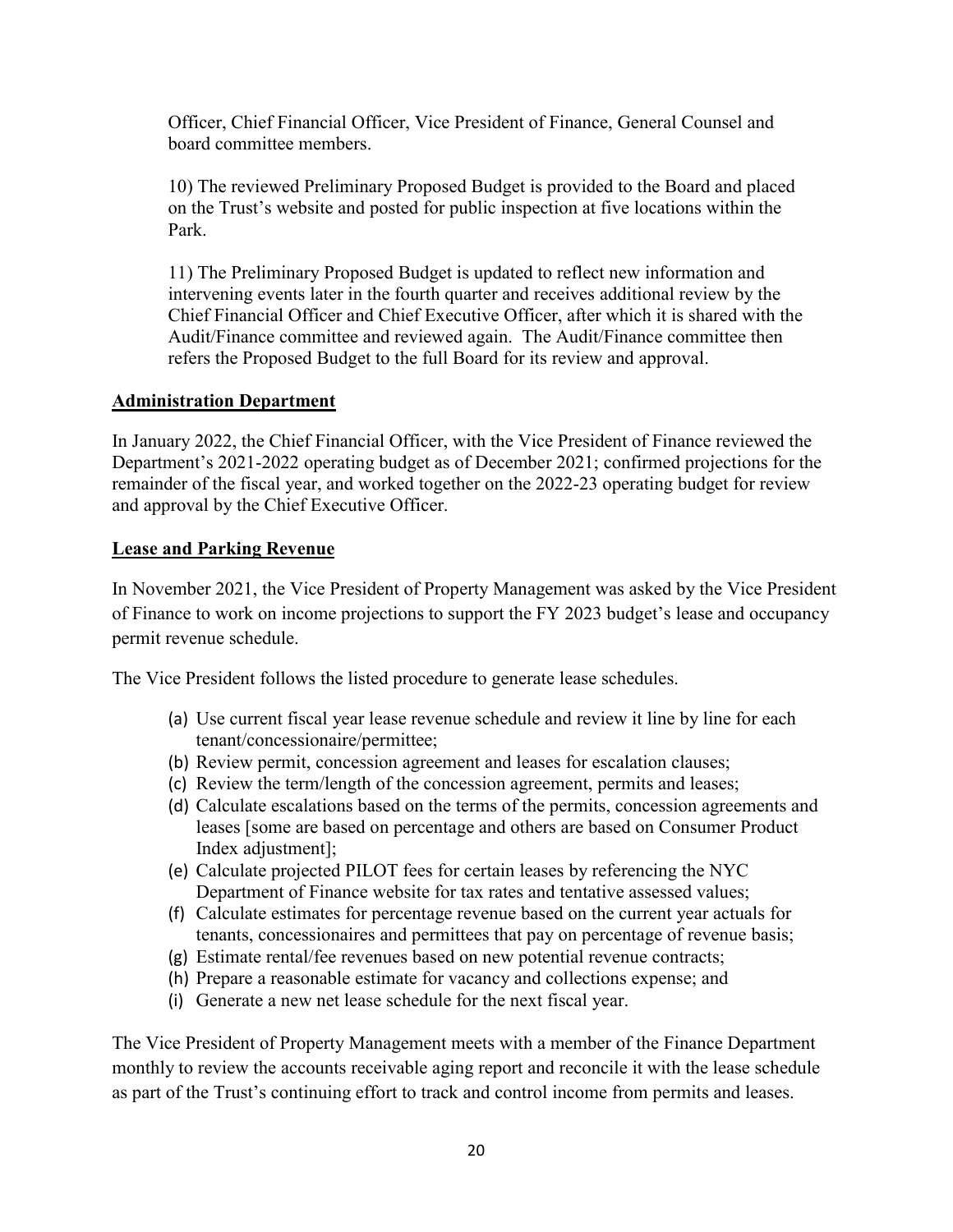A meeting to review the lease schedule took place in January between Vice President of Finance and the Chief Financial Officer for the purpose of preparing the Preliminary Proposed Budget. Subsequently, the projected income schedule was presented by the Vice President of Finance and the Chief Financial Officer to the Chief Executive Officer. A final review among these parties was conducted later in March to prepare the Proposed Budget.

### **§ 203.6 (c) A description of the principal budget assumptions, including sources of revenue, staffing, and future collective bargaining costs, and programmatic goals.**

For FY 2023, operating revenue of \$34.4 million is budgeted to be \$5.95 million greater than operating expenses of approximately \$28.5 million. This budgeted operating surplus will be applied to unfunded costs attributable to ongoing capital maintenance needs estimated at \$10.2 million. To the extent that budgeted operating and capital maintenance expenses are authorized and expended during the fiscal year, and no additional operating revenue, capital grants, offsetting air rights proceeds, or contributions are secured, the Trust will a have a deficit of \$4.3 million and decrease in its reserves by an equivalent amount in FY 2023.

The discussion below and referenced exhibits compare the actual results of FY 2021, the approved FY 2022 budget, projected actual revenue and expenses for FY 2022, and proposed FY 2023 budget. Please note that the projected actual expenses for FY 2022 are preliminary and subject to revision as a number of accruals will require further adjustment. Staff will provide final FY 2022 actuals to the Finance/Audit committees and full Board when the fiscal year is closed and audited. In general, projected actual operating results for FY 2022 are expected to be more favorable than the budget due to management's conservative budgeting and expense management measures, with the Finance committee's consultation, to mitigate losses due to COVID-related closures with the potential to reduce revenue.

Budget Information is presented in the following order (attached):

**Exhibit 1** lists important budget categories and amounts for the proposed FY 2023 budget, the actual results for FY 2021, the approved budget for FY 2022 and the projected actual results for FY 2022. Total gross revenue for FY 2022 is projected to be \$7.6 million more than budget and total operating expenses \$3.0 million less than budgeted. Though impacted by the application of reimbursement revenue from governmental sources and use of restricted funds (primarily from air rights proceeds), the net surplus (deficit) after capital maintenance (CAPm) and capital equipment expenditures (CAPx) represents the Trust's "bottom line" on a pro forma operating basis. Please note that for accounting purposes under GAAP, most CAPm and CAPx are investments in assets and not expenses, and non-cash expenses such as depreciation are properly deducted from net operating surplus. Due primarily to the amount of reimbursement revenue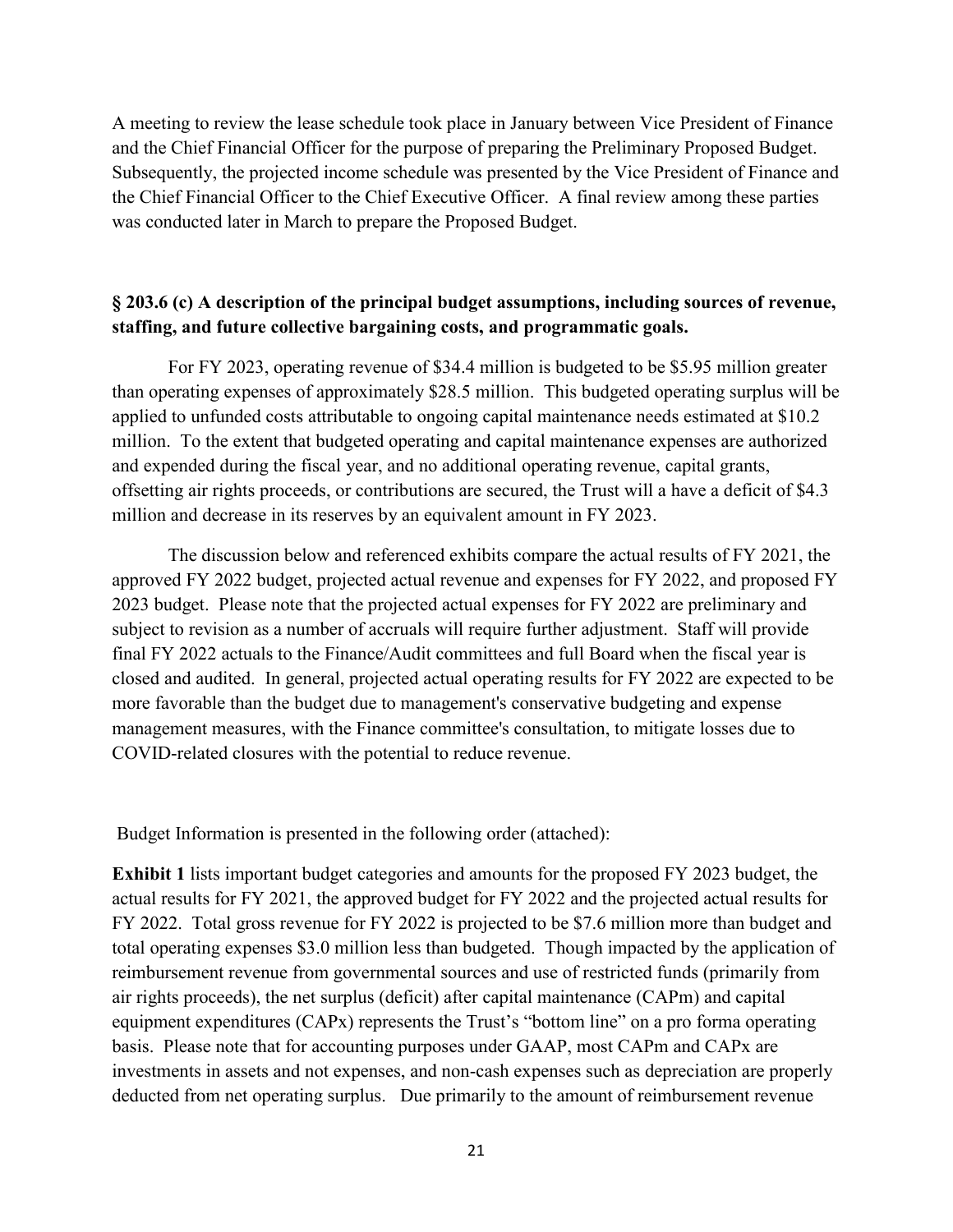and restricted funds applied to capital maintenance, the Trust is projected to have a pro forma surplus of \$7.4 million in FY 2022 and is budgeted to have a pro forma deficit of \$4.3 million in FY 2023. On a GAAP basis, which fully recognizes depreciation and does not take into account the application of reimbursement revenue for capital maintenance, the Trust is projected to operate at a \$7.4 million deficit in FY 2022 and is budgeted to have a deficit of \$15.4 million in FY 2023.

**Exhibit 2** and accompanying pie charts provide the functional distribution of revenue and expenses projected for the current fiscal year and proposed under the FY 2023 budget. On a year over year budget basis, operating revenue from all sources for FY 2023 is budgeted to be 23% more than budgeted FY 2022, though 4% less than projected FY 2022 results. This is primarily the result of the discontinuation of COVID-19 related economic adjustments that are no longer anticipated to impact most sources of earned and other income, but still allows for economic uncertainty and unforeseen disruptions. Revenue from leases, occupancy permits and concession agreements in FY 2023 is budgeted to increase by 20% from the FY 2022 budget. Parking revenue is budgeted to increase by 36% over FY 2022 budget. Contributions from Friends is budgeted at \$1,000,000.

Portions of the expense budget represented by direct park operations, parking, administration (including IT, legal, and property management), labor costs and different categories of revenue are highlighted. Within the functional programmatic expense categories, expenditures for direct park operations are budgeted to increase by 15% over FY 2022 budget, while administration increases by 7%, and parking operations increases by 2%. The increase in direct park operations result largely from removing the reduction made due to COVID-19 pandemic. Insurance is budgeted to increase by 18% over the FY 2022 level, but most of this increase will be reimbursed by New York City and New York State (in lieu of indemnifying the Trust). Overall personnel services are budgeted to increase by 10% compared to budgeted FY 2022, but increase by 20% from projected FY 2022. Projected personnel costs for FY 2022 were 8% less than budget reflecting multiple vacancies throughout the year. Utility costs for FY 2023 are budgeted to increase by 13% over the prior year budget.

**Exhibit 3** and accompanying bar chart provide a summary comparison showing differences between the proposed FY 2023 and approved FY 2022 budgets. Capital maintenance for upland and park piers shows an increase of 56% due to a number of planned projects needed to keep the park in good condition.

**Exhibit 4** and accompanying bar chart presents the proposed FY 2023 budget and approved FY 2022 budget revenue categories and amounts, showing an overall increase of 23%. Lease and occupancy permit revenue is budgeted at \$19.6 million. Parking income net of taxes is budgeted at \$10.4 million. Fees from field use and events are budgeted to increase, assuming full resumption of in-person activities.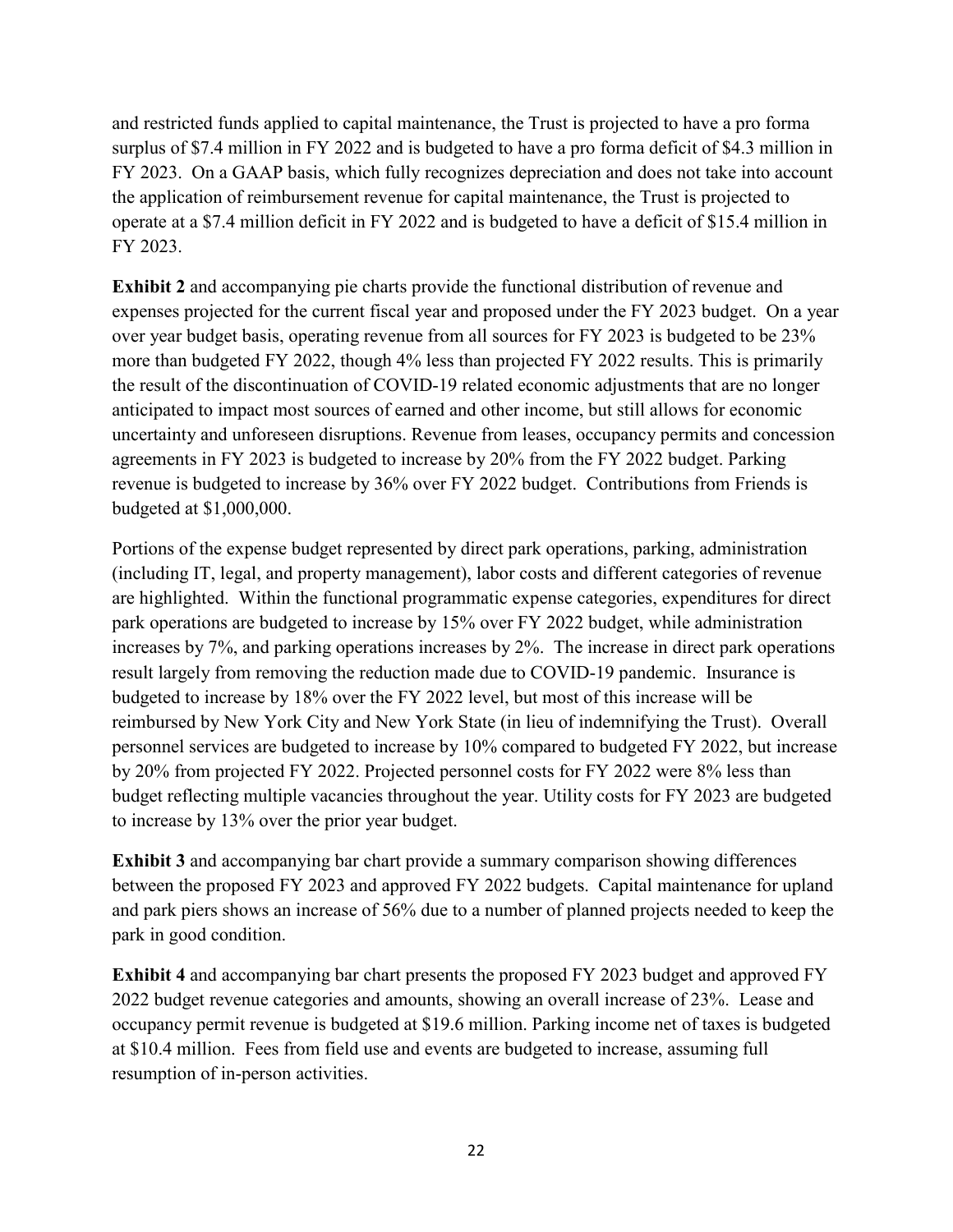**Exhibit 5** and accompanying bar chart compare proposed FY 2023 and approved FY 2022 budgets for personnel services, including direct payroll and fringe benefits increase of 10%. The increase in the personnel services budget reflects, in part, an assumption that currently vacant positions will be filled, the shift of 6 current part-time staff members receiving prorated fringe to full time positions receiving full fringe, and the addition of 3 new full-time positions. With these changes, the headcount would increase from 83 budgeted full time positions and 10 part time positions to 92 full time positions and 4 part-time positions to reflect the expanding physical park and increased programming and care needs. Seasonal staff is now budgeted to return to prepandemic levels.

**Exhibit 6** Total OTPS expenses for FY 2022 are proposed to be increased by 23% as compared to the prior year budget. This reflects a full return to normal levels of park activities.

**Exhibit 7** lists \$31.3 million of capital expenditures, with the amount budgeted for equipment and software at \$1.3 million and capital maintenance at \$30.0 million. We provide a separate breakdown for capital maintenance for upland parks and piers at \$13.2 million, marine at \$ 2.6 million, and Pier 40 (including pile and roof repair) at \$14.1 million. These capital maintenance amounts are "gross," i.e., before reimbursement or application of restricted funds.

#### **§ 203.6 (d) A self-assessment of budgetary risks.**

The Authority prepares a self-assessment of budgetary risks and reviews it on an annual basis with the Finance/Audit committees before the next fiscal year budget is presented for approval by the full Board of Directors.

#### **§ 203.6 (e) A revised forecast of the current year's budget.**

The Authority advised the Board at least quarterly of projected actual versus budgeted revenue and expenses, but did not revise the budget during the current fiscal year.

## **§ 203.6 (f) A reconciliation that identifies all changes in estimates from the projections in the previously approved budget or plan.**

Variance over 10% is considered material for each revenue and cost line item and explanations are provided. There are no changes in budgetary estimates from the previously approved budget plan.

## **§ 203.6 (g) A statement of the last completed fiscal year's actual financial performance in categories consistent with the proposed budget or financial plan.**

A presentation of approved budget versus actual result is maintained on the Trust's website. For the last completed fiscal year (FY 2021) the report can be found at

<https://hudsonriverpark.org/app/uploads/2021/09/Budget-vs-Actual-Fiscal-Year-2020-2021.pdf>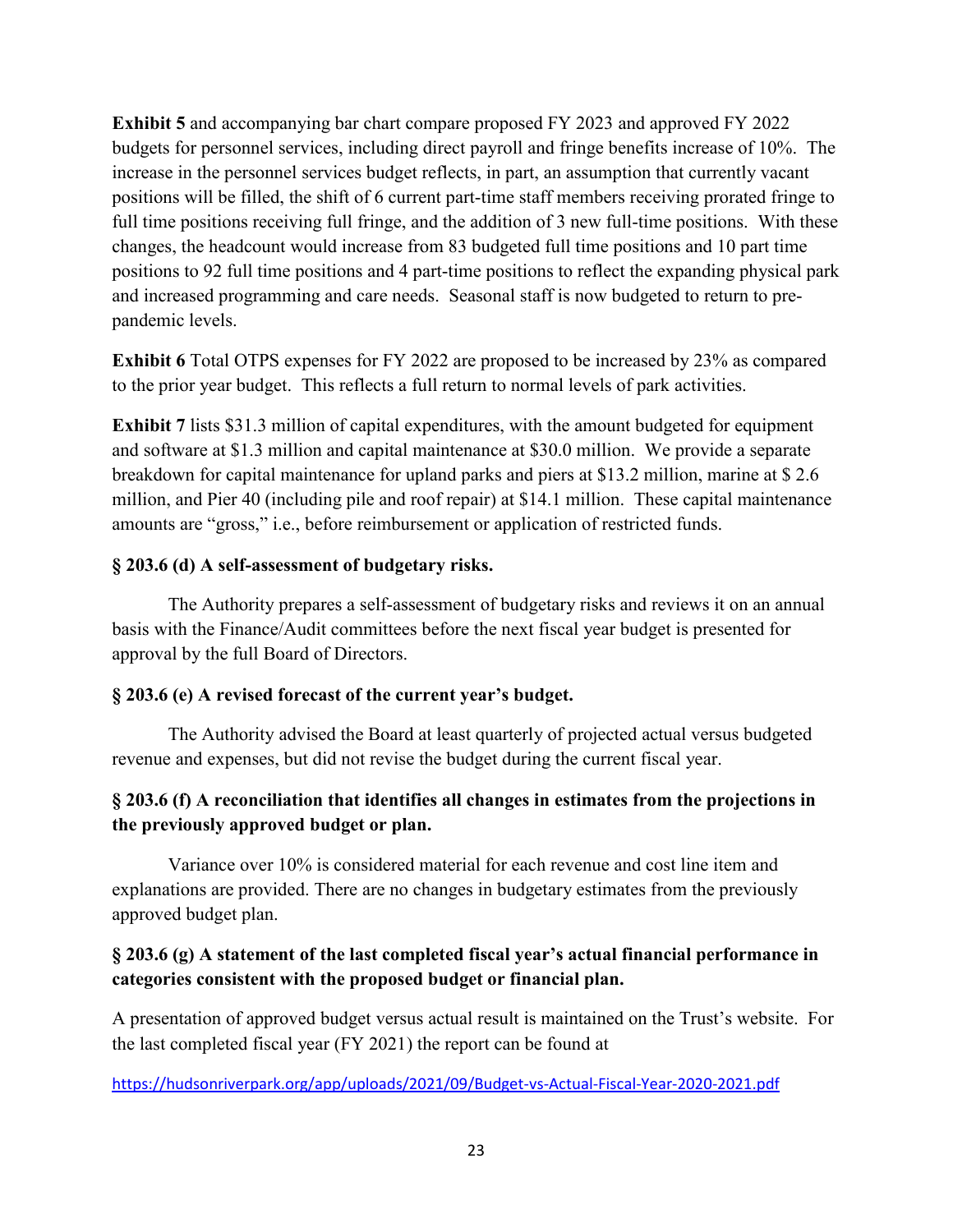## **§ 203.6 (h) a projection of the number of employees, including sources of funding, the numbers of full-time and full-time equivalents, and functional classifications.**

## **The Organization:**

Full-time employees  $= 92$ 

Part-time employees  $= 4$ 

Seasonal employees  $= 36$ 

Source of funding = HRPT Operating Revenue

**§ 203.6 (i) A statement of each revenue-enhancement and cost-reduction initiative that represents a component of any gap-closing program and the annual impact on revenues, expenses, and staffing.**

N/A for FY 2023

**§ 203.6 (j) A statement of the source and amount of any material non-recurring resource that is planned for use in any given fiscal year.**

N/A for FY 2023

**§ 203.6 (k) A statement of any transactions that shift material resources from one year to another and the amount of any reserves.**

Not applicable; all resources were recorded when received or accrued.

**§ 203.6 (l) A statement of borrowed debt projected to be outstanding at the end of each fiscal year covered by the budget or financial plan; the planned use or purpose of debt issuances; scheduled debt service payments for both issued and proposed debt; the principal amount of proposed debt and assumed interest rate(s); debt service for each issuance as a percentage of total pledged revenues, listed by type or category of pledged revenues; cumulative debt service as a percentage of available revenues; and amount of debt that can be issued until legal limits are met.**

Not applicable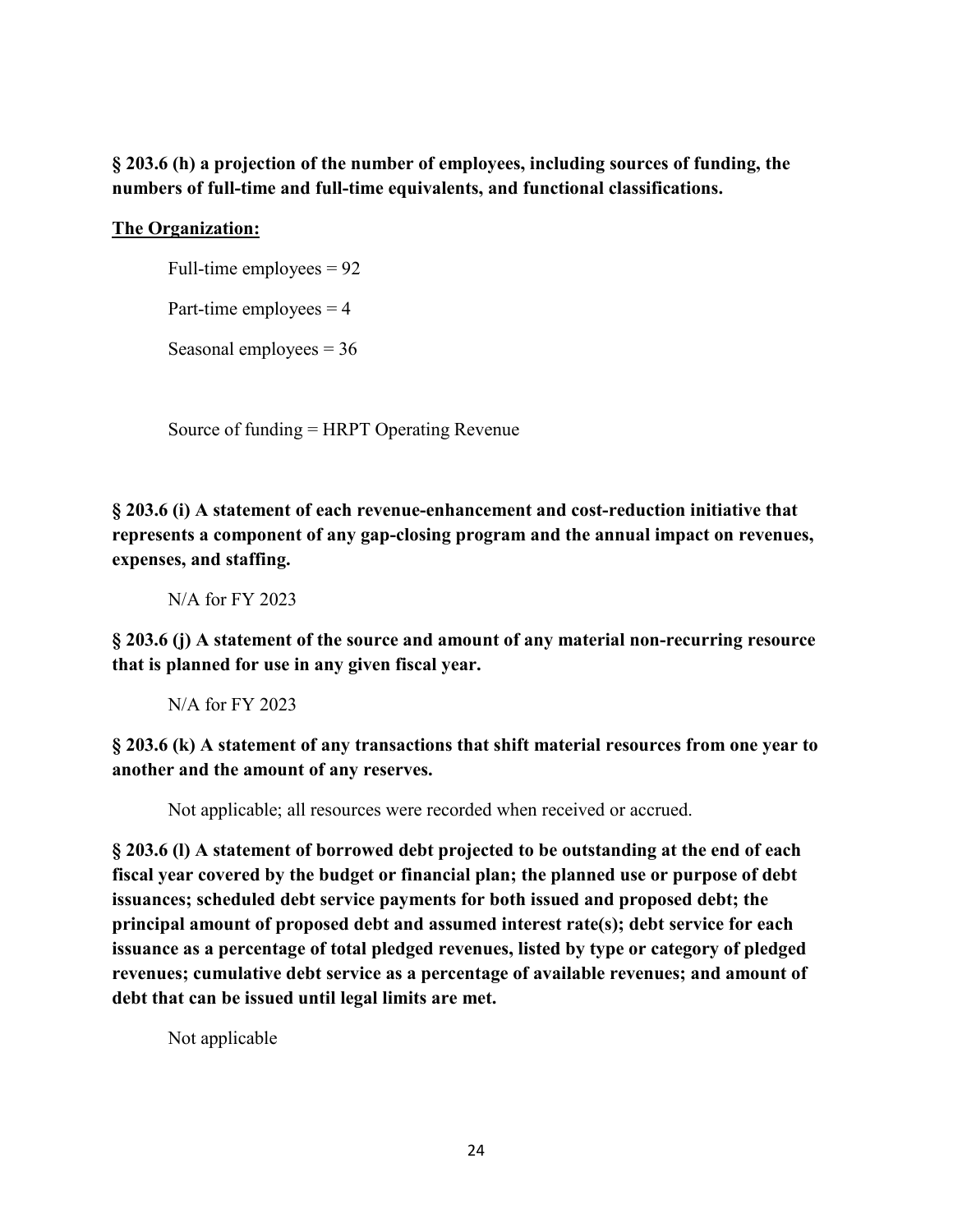**§ 203.6 (m) A statement of the annual projected capital cost broken down by category and sources of funding, and for each capital project, estimates of the annual commitment, total project cost, expected date of completion and the annual cost for operating and maintaining those capital projects or capital categories that, when placed into service, are expected to have a material impact on the operating budget.**

| <b>CAPITAL PLAN - SOURCES &amp; USES NEW PARK CONSTRUCTION FY 2023</b> |  |                                      |                               |  |  |
|------------------------------------------------------------------------|--|--------------------------------------|-------------------------------|--|--|
| <b>Use of Funds (Capital</b><br>Project)                               |  | <b>Expenditure</b><br><b>FY 2023</b> | <b>Funding Source</b>         |  |  |
| Pier 26 Estuarium**                                                    |  | \$950,000                            | Restricted                    |  |  |
| Pier 26 Science<br>Playground **                                       |  |                                      | \$1,890,000 NYC/HRPT/Friends  |  |  |
| Gansevoort Peninsula<br>(including marine and<br>building)*            |  | \$31,963,805                         | <b>NYC</b>                    |  |  |
| Chelsea Waterside<br>comfort station and<br>kiosk*                     |  |                                      | \$2,203,500 AIR RIGHTS / HRPT |  |  |
| W29th to W44th Incl<br>Habitat Beach**                                 |  | \$900,000                            | <b>AIR RIGHTS</b>             |  |  |
| Pier 97 Park (including<br>upland platform and<br>building)*           |  | \$29,351,700                         | <b>NYS</b>                    |  |  |
| <b>Estuary Enhancements</b><br>(excludes Gansevoort)*                  |  | \$350,000                            | <b>NYS</b>                    |  |  |
| <b>TOTAL</b>                                                           |  | \$67,609,005                         |                               |  |  |

Note: Where designs for capital projects have not yet been prepared, cost estimates are preliminary and based on previous construction in Hudson River Park, adjusted for inflation. Certain bulkhead areas adjacent to identified projects have not yet been surveyed or their associated repair costs assessed. Costs assume a phasing schedule with annual escalations. Projects denoted with asterisk\* are presently under construction, those with asterisk\*\* are presently under planning and/or design.